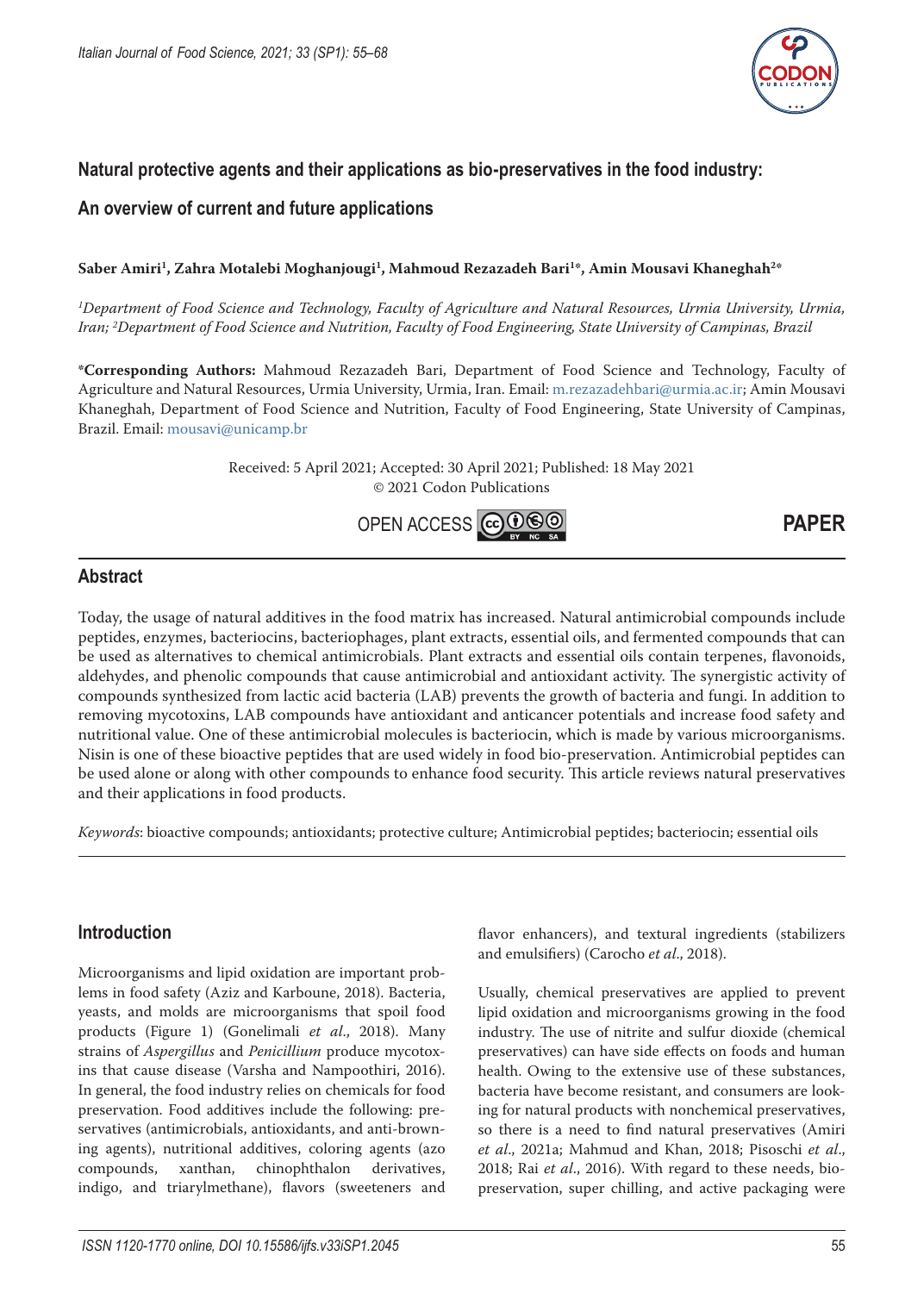*Amiri S et al.*



**Figure 1. The cause of food spoilage.**

considered (Aziz and Karboune, 2018; Tumbarski *et al*., 2020).

Most natural antimicrobial compounds include extracts (grape seed, tea, strawberry, cranberry, and blueberry), spices (garlic, nutmeg, cinnamon, clove, black pepper, and ginger) herbs (basil, oregano, rosemary, marjoram, and sage), enzymes (lysozyme, lactoferrin), bacteriocins (BACs) (nisin and natamycin), peptides, organic acids (propionic, citric acid, and sorbic), vitamins (α-tocopherol and ascorbic acid), and natural polymers (chitosan) (Table 1). They are added directly to foods or put into packaging because the latter is beneficial (Aziz and Karboune, 2018; Mahmud and Khan, 2018; Bai-Ngew *et al*., 2021; Sohrabpour *et al*., 2021). All herbal essential oils (EOs) and extracts have an inhibitory effect against viruses, bacteria, fungi, oxidative corruption, and insects (Xing *et al*., 2012). Various herbal and spice antimicrobial agents are used to eliminate foodborne microorganisms such as *Listeria monocytogenes*, *Escherichia coli*, *Staphylococcus aureus*, *Bacillus cereus*, and *Salmonella,* and to enhance the quality of different foods. The most common sources of EOs of clove, cinnamon, oregano, citrus, garlic, coriander, parsley, lemongrass, sage, rosemary, and vanillin are antimicrobial and antioxidant agents that are used in bioactive packaging of foods (Gonelimali *et al*., 2018; Mahmud and Khan, 2018).

Bio-preservation is applying bacteria or their bioactive metabolites to inhibit foodborne pathogens (Amiri *et al*., 2021b; Azizi *et al*., 2021; Gonelimali *et al*., 2018; Tumbarski *et al*., 2020). The most crucial advantage of antimicrobial peptides is that they do not alter food quality and are harmless (Rai *et al*., 2016). Lactic acid bacteria (LAB) is used as a protective culture in dairy foods due to the production of lactic acid, hydrogen peroxide, fatty acids, acetaldehyde, and BACs that inhibit the growth of microorganisms (Amiri *et al*., 2020a, 2020b, 2020c;

**Table 1. Natural antimicrobials and antioxidants in the food industry.**

| <b>Natural preservatives</b> |                         |                                                                                                                                                                      |                     |                                                                                      |
|------------------------------|-------------------------|----------------------------------------------------------------------------------------------------------------------------------------------------------------------|---------------------|--------------------------------------------------------------------------------------|
| Natural Antimicrobial        |                         |                                                                                                                                                                      | Natural antioxidant |                                                                                      |
| <b>Plant based</b>           | Essential oils          | Cinnamon, Oregano, Clove, Garlic, Rosemary,<br>Parsley, Coriander, Lemongrass, Rosemary, Allspice,<br>Litsea Cubeba, Sage, purple, and bronze Muscadine<br>seeds     | <b>Pigments</b>     | Anthocyanins, Anthocyanins                                                           |
|                              | <b>Spices</b>           | black, white, cayenne Peppers, Mustard, Chillies,<br>Paprika, Coriander, Clove, Cumin, Dill fennel, Nutmeg,<br>Mace, Cinnamon, Garlic, Ginger                        | <b>Spices</b>       | Cinnamon, Cloves, Nutmeg,<br>Ginger, Black pepper, Garlic,<br>Onion, Cumin, Turmeric |
|                              | Herbs                   | Thyme, Basil, Bay leaf, Marjoram, Shallot, Onion,<br>Garlic, Oregano, Rosemary, Sage                                                                                 | Herbs               | Rosemary, Oregano, Marjoram,<br>Sage, Basil, Thyme                                   |
|                              | Extracts                | Grape seed, Tea, Strawberry, Cranberry, Blueberry                                                                                                                    | Extracts            | Tea, Grape seed, Cranberry,<br>Blueberry, Strawberry,<br>Pomegranate, Citrus fruits  |
|                              | peptides                | Lipid transfer protein 2, Snakin1, Kalata B1, Thionin,<br>Defensins                                                                                                  | <b>Vitamins</b>     | $\alpha$ -Tocopherol, Ascorbic acid                                                  |
| Animal based                 | Enzymes                 | Lysozyme, Lactoperoxidase,                                                                                                                                           |                     |                                                                                      |
|                              | Peptides                | Pleurocidin, Protamine, Magainins, Sarco toxin,<br>Hymenoptaecin, Attacin, Diptericin, Coleoptericin,<br>Lactoferricin, kappacin, k-casecidin, S1- S2-A-B<br>Caseins |                     |                                                                                      |
|                              | <b>Natural polymers</b> | Chitosan, Poly-L-Lysine                                                                                                                                              |                     |                                                                                      |
| <b>Microbial</b><br>based    | Enzymes                 | Glucose oxidase                                                                                                                                                      |                     |                                                                                      |
|                              | <b>Bacteriophages</b>   | ListexTMP100, EcoshieldTM, SalmofreshTM                                                                                                                              |                     |                                                                                      |
|                              | Organic acids           | Propionic, Citric acid, Sorbic, Lactic acid                                                                                                                          |                     |                                                                                      |
|                              | <b>Bacteriocins</b>     | Nisin, Natamycin, Enterocin, Pediocin, Reuterin,                                                                                                                     |                     |                                                                                      |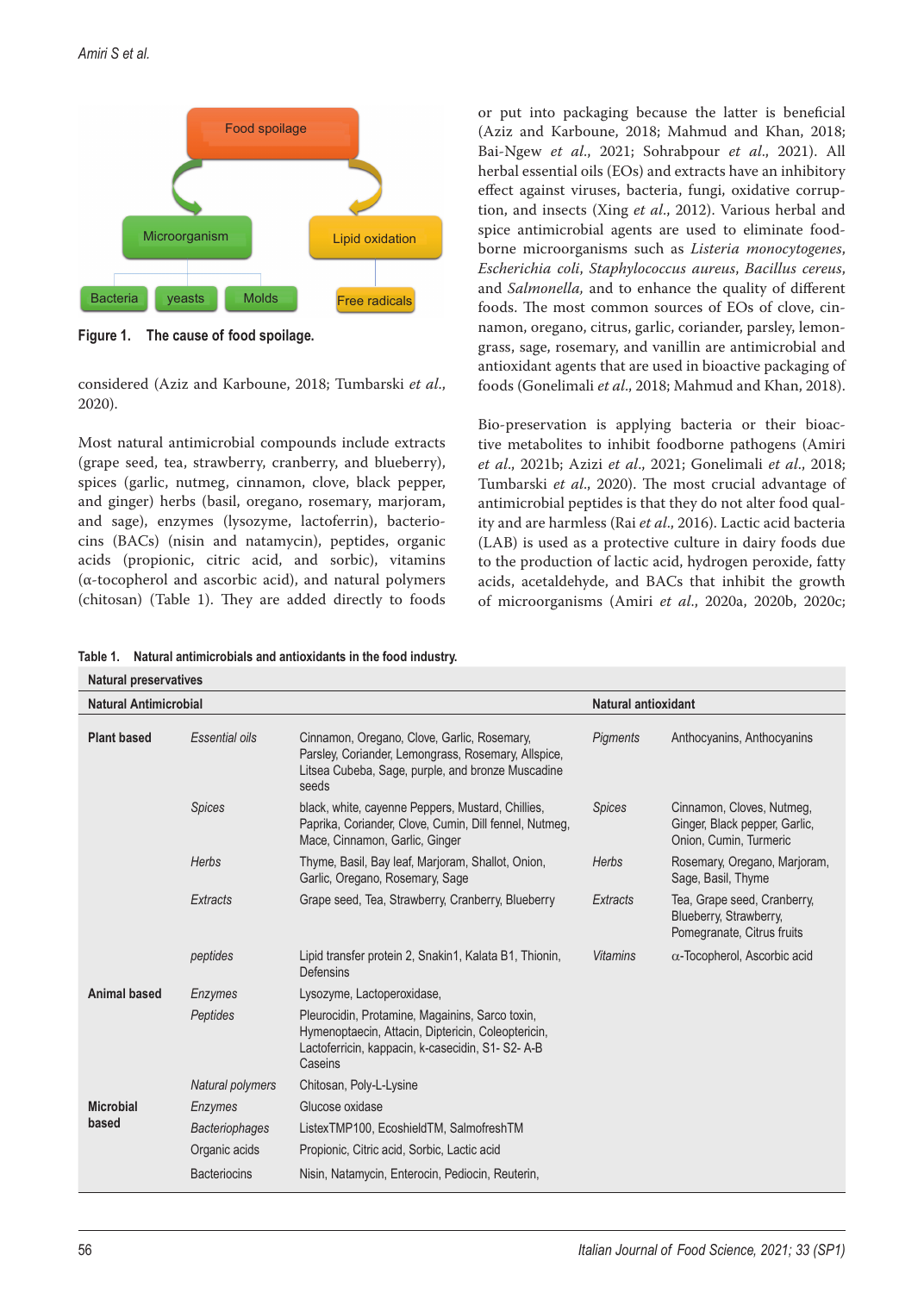Rai *et al*., 2016; Tumbarski *et al*., 2020). BACs are ribosomally synthesized proteins or peptides from certain bacteria. BACs are efficient against antibiotic-resistant pathogens such as *S. aureus* and *Enterococcus faecalis* without showing toxicity (Ahmad *et al*., 2017; Amiri *et al*., 2021c; Mahmud and Khan, 2018). LAB produces a diversity of antifungal compounds and may be used as a bio-protective without changing the organoleptic characteristics. LAB has been found naturally in various foods for centuries and has been used in fermented foods without side effects. It is known as GRAS (generally recognized as safe) (Amiri *et al*., 2019a; Favaro *et al*., 2015; Maleki *et al*., 2020; Rezazadeh-Bari *et al*., 2019; Varsha and Nampoothiri, 2016). The Food and Drug Administration of USA (FDA) accepted LAB as a safe agent for fermented foods (Upendra *et al*., 2016). It is heat resistant and has a tremendous antimicrobial effect against Gram-positive  $(G<sup>+</sup>)$  and Gram-negative  $(G<sup>-</sup>)$ pathogens after pasteurization and also does not alter the taste, aroma, or texture and physical, chemical, or biological properties of foods (Figure 2) (Rai *et al*., 2016).

## **Natural Antimicrobial Agents**

### **Plant-based antimicrobial agents**

#### *Essential oils*

Essential oils (EOs) are natural and volatile compounds determined by odor and taste (Mohajeri *et al*., 2021; Ghamari *et al*., 2021; Regnault-Roger *et al*., 2012). EOs are include terpenes, alcohols, acids, esters, epoxides, aldehydes, ketones, amines, and sulfides. They are synthesized in the cytoplasm and plastids of plant cells through malonic acid, mevalonic acid, and Methyl-D-erythritol-4-phosphate pathway. Terpenes are hydrocarbons and consist of various isoprene units. At the same time, terpenoids are made from the biochemical alteration of terpenes by enzymes that add oxygen molecules and transfer methyl. Terpenoids have high antimicrobial activity (Pisoschi *et al*., 2018). The constituents in EOs are the following groups: terpenes and terpenoids that are more effective to G+ bacteria (Mahmud and Khan, 2018). G− bacteria's resistance is due to the presence of an outer membrane of lipopolysaccharide around the cell wall (Tongnuanchan and Benjakul, 2014). However, there are reports that EOs of cinnamon, oregano, clove, garlic, rosemary, parsley, coriander, lemongrass, sage, purple, and bronze muscadine seeds are effective on both types of bacteria, many of which are carvacrol, thymol, eugenol, and citral (Aziz and Karboune, 2018; Irkin and Esmer, 2015). EOs of cinnamon, oregano, clove, garlic, coriander, parsley, lemongrass, rosemary, and sage have good effects. EOs with great amounts of eugenol (allspice, clove, and cinnamon), trans-cinnamaldehyde (cinnamon), and citral (litsea cubeba, lemon myrtle, and lime) have strong effects (Dussault *et al*., 2014).

The oregano EO has irreversible damage (in 1 min) against *E. coli* O157: H7 cells (Pisoschi *et al*., 2018). The role of oregano, thyme, and savory as an antimicrobial agent is because of phenolic compounds caracole, thymol ρ-cumene, and у-terpinene (Aziz and Karboune, 2018; Dussault *et al*., 2014). The existence of a hydroxyl group in the structure of phenolic compounds and its position is the reason for the antimicrobial effect. The antimicrobial effect of sage is caused by terpene thujone. Rosemary EO has an inhibitory effect against G− bacteria (*E. coli, Klebsiella pneumonia*) and G+ bacteria (*Bacillus subtilis, S. aureus*) (Aziz and Karboune, 2018; Tongnuanchan and Benjakul, 2014). This is because of terpene groups such as borneol, camphor, 1, 8-cineole, a-pinene, camphone,



**Figure 2. Mechanisms of action of natural protective agents.**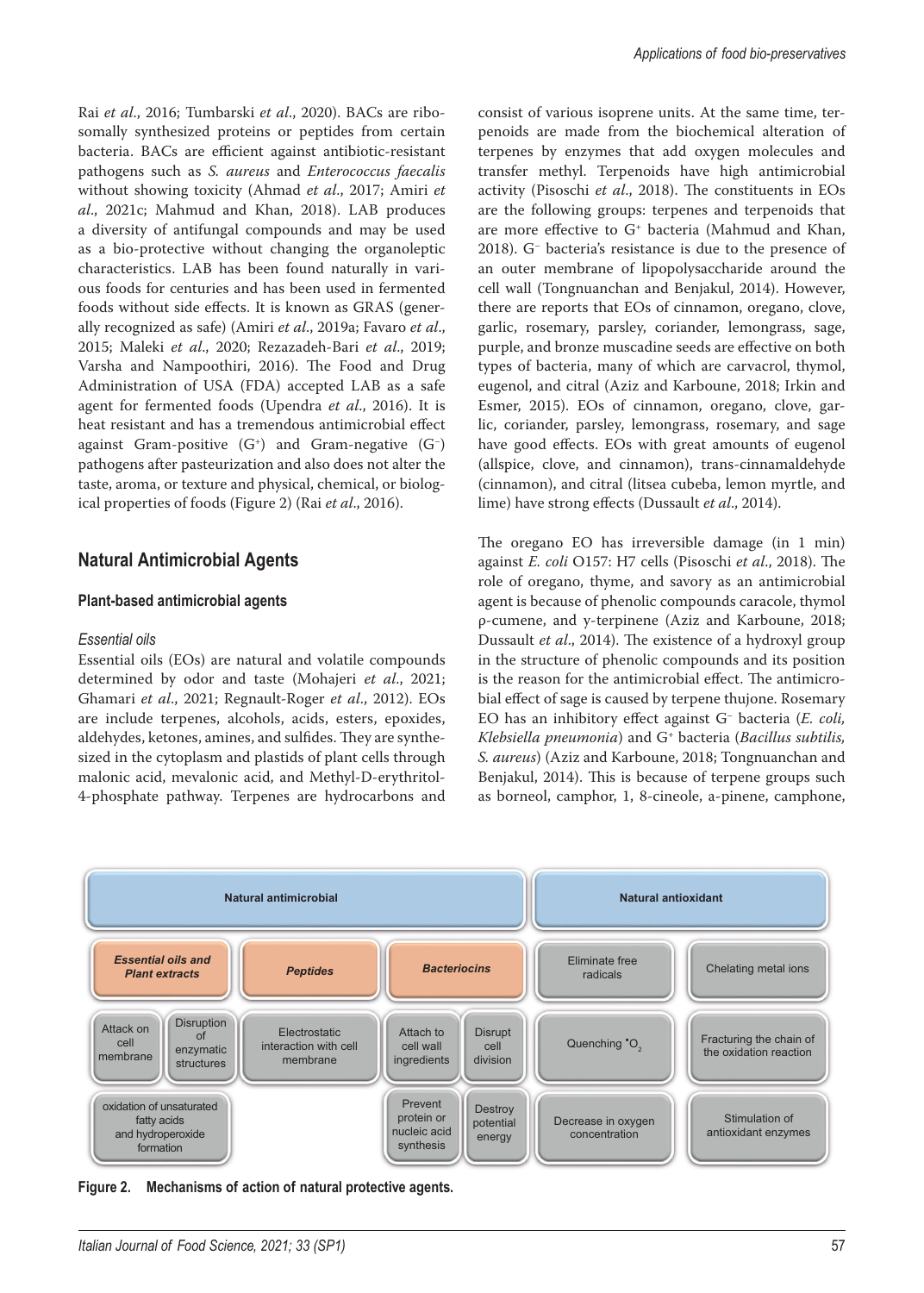verbenonone, and bornyl acetate. The antimicrobial activity of garlic and onion is due to allicin and mustard caused by allyl and isothiocyanates. Allyl isothiocyanate is effective against fungi and G− bacteria (Aziz and Karboune, 2018). Ginger, oregano, rosemary, sage, thyme, and peppermint are significant sources of EOs and include alcohols, aldehydes, phenylpropanoids, terpenes, and ketones that are antioxidants. In addition to antioxidant activities, EOs can provide antibacterial activity (*S. aureus*, *E. faecalis*, *E. coli*, *Clostridium perfringens*, and *Clostridium sporogenes*) in meat foodstuffs (Mahmud and Khan, 2018). Marei *et al*. (2012) studied 12 monoterpenes' antifungal activity against *Rhizoctonia solani*, *Fusarium oxysporum*, and *Penicillium*, and *digitatum* and *Aspergillus niger* thymol were the good antifungal compounds comparable to fungicide and carbendazim. Allyl isothiocyanate, cinnamon oleoresin, cinnamon Chinese cassia, and oregano Chinese cinnamon EOs have antimicrobial activity against *E. coli* O157:H7, *S. aureus*, *B. cereus*, *L. monocytogenes*, and *Salmonella enterica*  serovar *typhimurium*. The coriander seed oil has antimicrobial efficacy against G+ and G− bacteria, some yeasts, dermatophytes, and molds (Silva and Domingues, 2017). Low pH, temperature, and oxygen content can complete EOs' performance (Aziz and Karboune, 2018; Dussault *et al*., 2014). These compounds are GRAS and can be used as food additives (Mahmud and Khan, 2018; Bai-Ngew *et al*., 2021).

## *Mechanisms of action*

Plant material affects microorganisms through various mechanisms, such as attacking the cell membrane, disrupting enzymatic structures, compromising bacterial genetic material, and fatty acid hydroperoxide formation by oxygenation of unsaturated fatty acids (Tajkarimi *et al*., 2010). The function of phenolic compounds of EOs likely depends on alteration of bacterial cell permeability, damage to the cytoplasmic membrane, disruption of the cellular production system of cellular energy (ATP), proton motility, and cell death that occurs by damaging the cytoplasmic membrane (Mahmud and Khan, 2018).

## *Herbs and spices*

Herbs are obtained from the same plant's leaves, but spices are obtained from different parts of the plant. Herbs and spices are divided into the following categories: hot spices (peppers), mild flavor spices (paprika and coriander), aromatic spices (clove, cumin, dill fennel, nutmeg, mace, and cinnamon), and aromatic herbs and vegetables (thyme, basil, marjoram, shallot, onion, and garlic). Phytochemicals are bioactive compounds that contain flavonoids and other phenolic ingredients, carotenoids, plant sterols, glucosinolates, and other sulfur compounds. Extracts and herbs act against G+ bacteria. Also, the shelf life can increase using bioactive ingredients such as phenol, alcohol, aldehyde, ketone, esters, and hydrocarbons (cinnamon, cloves, garlic, mustard, and onions) (Embuscado, 2015; Mahmud and Khan, 2018). Cinnamon has antibacterial activity against both types of bacteria, such as *B. cereus*, *L. monocytogenes, S. aureus*, *E. coli*, and *Salmonella anatum* (Shan *et al*., 2007).

## *Plant extracts*

## Grape seed and green tea extracts

Grape seeds contain high amounts of phenolic compounds, including catechin, epicatechin, epicatechin-3- O-gallate, dimeric, and trimeric tetrameric procyanidins. Green tea leaves have epicatechin, epicatechin gallate, epigallocatechin, teaflavin gallate, teaflavin monogallate A, and B teaflavin digallate. Extracts of grape and green tea postpone growing of microorganisms in raw beef (Banon *et al*., 2007). Tea phenols have antimicrobial properties against both types of bacteria. The antimicrobial effect of arrowroot tea is related to catechins. Green tea has antibacterial activity against pathogens (Kim and Fung, 2004). It has been reported that grape seed extract decreased *E. coli* O157: H7 and *S. Typhimurium*, and postponed the growth of *L. monocytogenes* and *Aeromonas hydrophila* in cooked meat (Aziz and Karboune, 2018). Antibacterial compounds of coffee are caffeic acid, chlorogenic acid, and protocatechuic acid. The growth of *E. coli* O157: H7 is inhibited by trimethylated alkaloid caffeine (Ibrahim *et al*., 2006).

## *Cranberry extracts*

Phenolic compounds, such as low molecular weight phenolic acids, condensed tannins, proanthocyanidins, and flavonoids (anthocyanins, especially proanthocyanidins), which are composed of tetramers of type A and pentamer type A, are the main factors of antimicrobial activity in cranberry (Khaneghah *et al*., 2018). Extract of cranberry fruit at 15% concentration inhibited *A. hydrophila*, *B. cereus*, *Enterobacter aerogenes*, *E. coli*, *K. pneumonia*, *Proteus vulgaris*, *P. aeruginosa*, *S. typhimurium, S. aureus,* and *Yersinia enterocolitica* (Sagdic *et al*., 2006).

## *Mechanisms of action*

An accurate way has not yet been elucidated. Nevertheless, plant substances can be affected by attacks on the cell membrane's phospholipid bilayers, disruption of enzyme activity, endangering the genetic material of bacteria, and oxidation of unsaturated fatty acids (Tajkarimi *et al*., 2010). The inhibitory activity of aromatic and phenolic compounds is due to affecting the cytoplasmic membrane's structure and function. The outer membranes of *E. coli* and *S. typhimurium* was dissipated after exposure to carvacrol and thymol. The antimicrobial effect of nonphenolic isothiocyanates is due to the denaturized of extracellular enzymes. Terpenes can disrupt and affect the bacterial cell wall's fat composition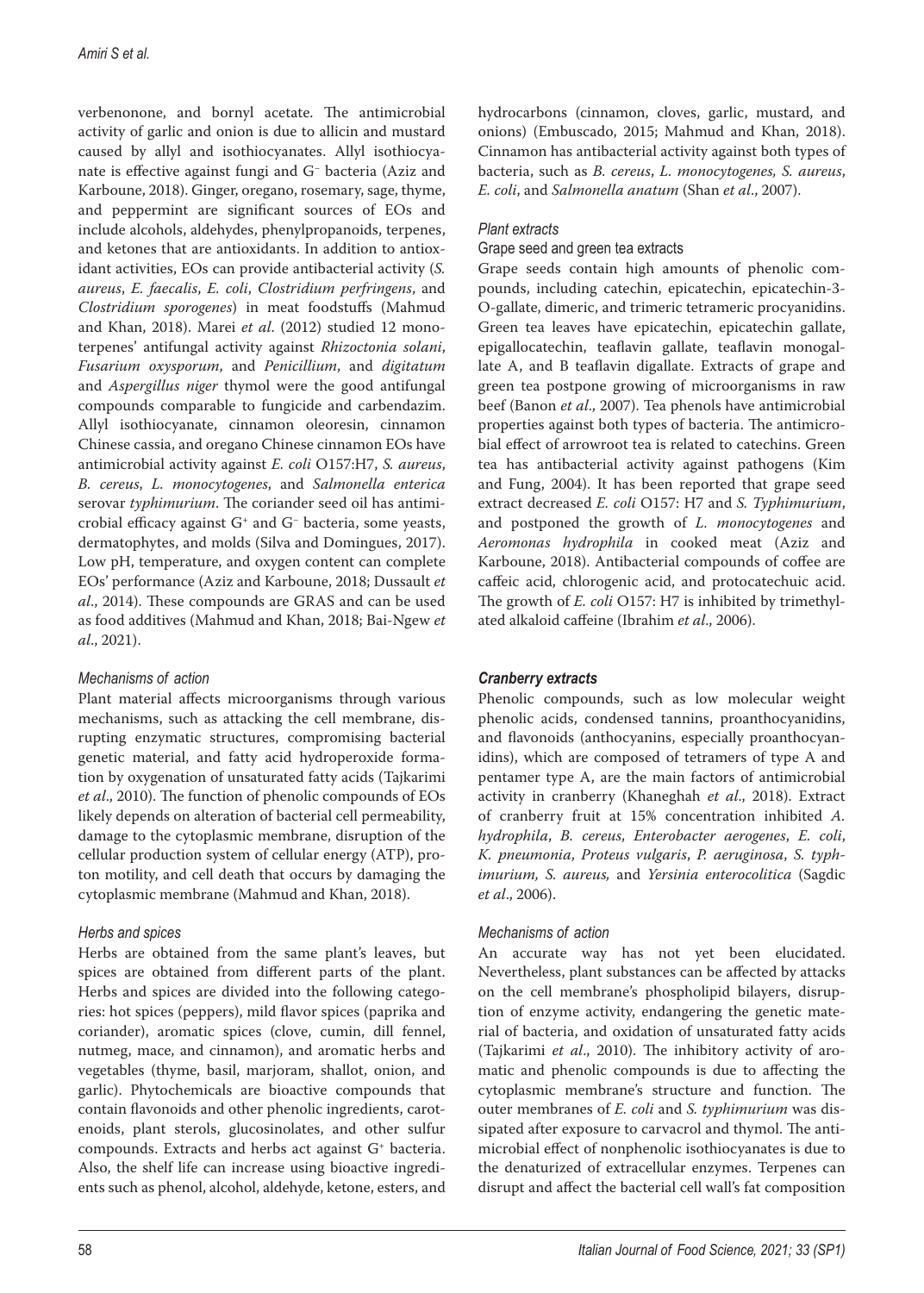and ultimately cause bacterium death (Aziz and Karboune, 2018). Carvacrol can split G− bacteria's outer membrane diffusing lipopolysaccharides and enhancing the permeability to ATP. Its activity against  $G^*$  bacteria is because of its interplay through the bacterial membrane, which changes  $H^+$  and  $K^+$  cations (Tongnuanchan and Benjakul, 2014).

#### **Animal-based antimicrobial agents**

## *Enzymes*

## Lysozyme

It is an enzyme and natural antimicrobial agent that hydrolyzes the-beta 1, 4 glycosidic bonds between N-acetylmuramic acid and N-acetyl glucosamine existing in peptidoglycan. G+ bacteria are sensitive to lysozyme since 90% of these bacteria's cell wall is composed of peptidoglycans. Therefore, it is a natural antimicrobial agent (Irkin and Esmer, 2015). G− bacteria are resistant to lysozyme because of the lipopolysaccharide layer, which prevents lysozyme from approaching the peptidoglycan layer. However, this enzyme can also affect G− bacteria if membrane destabilizing factors, for example, detergents and chelating agents, are present. Lysozyme has a high resistance to a wide range of temperatures and pH, which enables its usage in edible active films (Bayarri *et al*., 2014). Inovapure is a commercial lysozyme studied in model studies, either alone or with other compounds, against *L. monocytogenes*, *Clostridium botulinum*, *Campylobacter jejuni*, *Pseudomonas* spp., *Salmonella enteritidis*, *Clostridium thermosaccharolyticum*, *Bacillus stearothermophilus*, and *Clostridium tyrobutyricum*. Lysozyme derived from egg white has been allowed by Health Canada to be used in hard cheeses to inhibit the gas blowing of *C. tyrobutyricum* (Aziz and Karboune, 2018; Baines and Seal, 2012). Lysozyme has also been assayed in eggs, milk, beef, and part in edible films and coatings, along with other antimicrobial materials (Bayarri *et al*., 2014).

#### Lacto-peroxidase system

One of the natural antimicrobial systems is the lactoperoxidase system obtained from milk, saliva, and tears. It consists of lactoperoxidase, thiocyanate, and hydrogen peroxide. Lacto-peroxidase accelerates the oxidation of thiocyanate ions using  $H_2O_2$ . Afterward, hypothyroidism and acid hypothyroidism show inhibitory effects on microorganisms through the oxidation of sulfhydryl groups to enzymatic systems and proteins. It shows antimicrobial activity against bacterial and fungal species (Campos *et al*., 2011). The general application of lactoperoxidase is to preserve raw milk (especially if the refrigerator is not available). Because thiocyanate in milk is not enough to stimulate the lactoperoxidase system's activity, thiocyanate should be added. Its use in juice storage and food coating is suggested (Marcio Carocho *et al*., 2018). Considerations of using the lactoperoxidase system in packaging films depend on the cost and the antimicrobial activity of the lactoperoxidase system (thiocyanate and  $H_2O_2$ ). If  $H_2O_2$  levels are exceeded in food products, it may raise toxicological concerns (Aziz and Karboune, 2018).

#### *Antimicrobial peptides*

## Eukaryotic peptides

*Animal peptides.* Mammalian antimicrobial peptides are secreted into mucosal, epithelial, and paneth cells. Mammalian leukocytes are a rich origin of cationic antimicrobial peptides that prevent bacterial infection. Several of them can rapidly destroy the lipid layer of the cell membranes of microorganisms. In addition to inhibition of both types of bacteria, they also have antifungal and antiviral activity. These are considered a suitable option for antibiotic resistance (Aires *et al*., 2009; Tiwari *et al*., 2009). Pleurocidin and protamine isolated from fish have antimicrobial activity on G− bacteria such as *Vibrio parahemolyticus*, *L. monocytogenes*, *E. coli* O157:H7, *Saccharomyces cerevisiae*, and *Penicillium expansum*. Nevertheless, magnesium and calcium prevent their efficacy (Burrowes *et al*., 2004). Magainins from amphibians have shown extensive activity against both types of bacteria and are generally used to preserve meat and cheese (Rai *et al*., 2016).

*Insect's peptides.* Antimicrobial peptides such as sarco toxin IIA, hymenoptaecin, attacin, diptericin, and coleoptericin act against *Micrococcus luteus*, *Aerococcus viridians*, *Bacillus megaterium*, *B. subtilis, Bacillus thuringiensis*, and *S. aureus* secreted by insects (Wang *et al*., 2016).

*Plant peptides.* These peptides are cysteine-rich (molecular weight 2–9 kDa), such as lipid transfer protein 2, Snakin1, Kalata B1, thionin, and potato defensins. They have antimicrobial effects against *L. monocytogens*, *S. Typhimurium*, and *E. coli* O157:H7. In particular, defensins have antimicrobial potential against microorganisms (Rai *et al*., 2016; Tiwari *et al*., 2009).

*Milk peptides.* Lactoferricin (an 80 kDa iron-binding glycoprotein), kappacin, and k-casecidin are antimicrobial peptides of milk proteins. Lactoferrin (as a GRAS) is an iron-binding glycoprotein with antimicrobial effect on both types of bacteria, such as *Salmonella* and *E. coli*, and fungi. In the past, it was used in baby formulas and to treat beef carcasses, but currently, lactoferrin approved in the USA for use on beef (Aziz and Karboune, 2018; Baines and Seal, 2012; Rai *et al*., 2016; Tiwari *et al*., 2009). Casocidin is a byproduct of the casein hydrolysis and has an antibacterial effect against *Staphylococcus* spp.,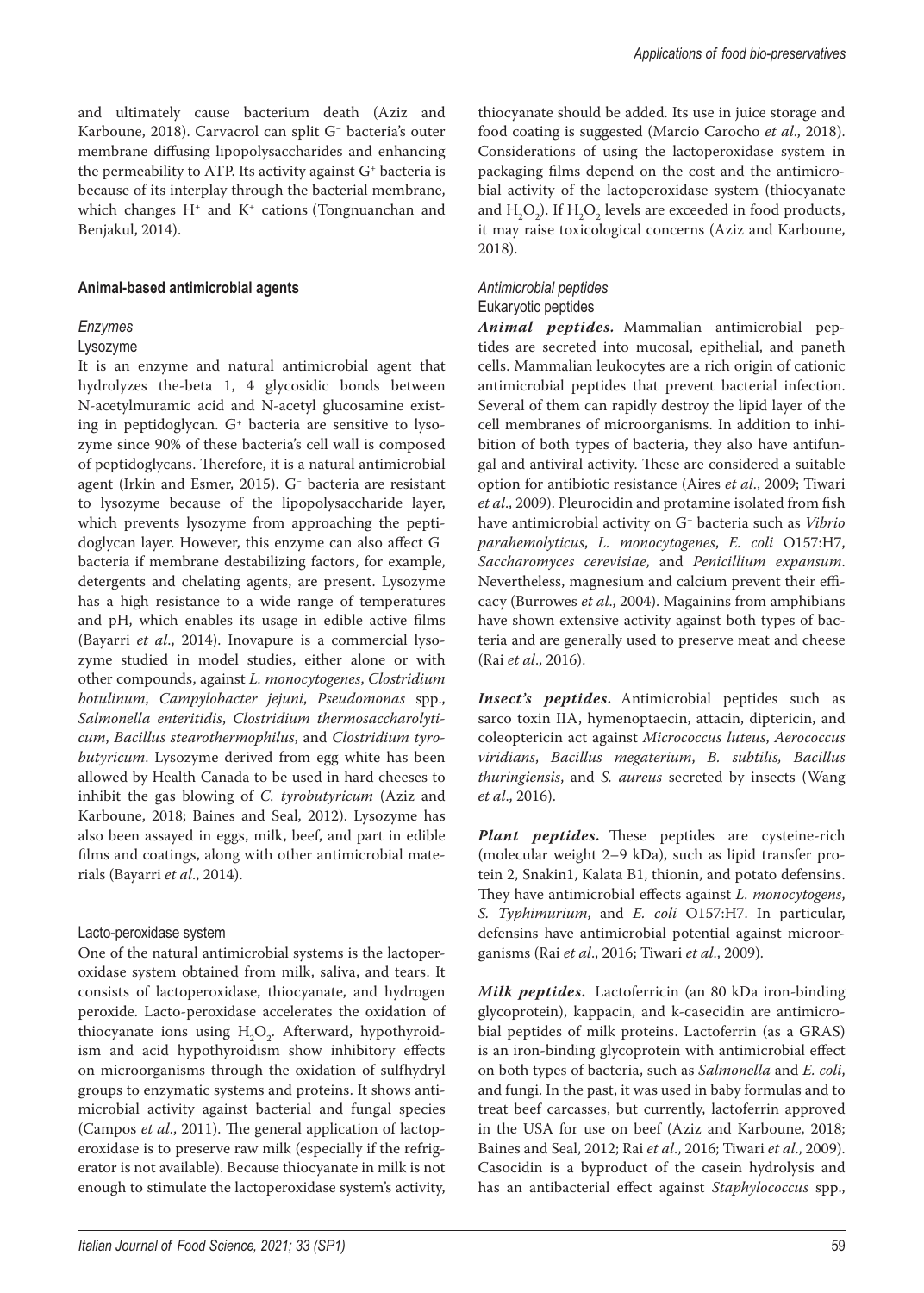*Sarcina* spp., *B. subtilis*, *Diplococcus pneumoniae*, and *Streptococcus pyogenes*. Casein A and casein B inhibit the growth of *Enterobacter sakazakii*. The peptides containing an S2-casein, an S1-casein, and k-casein have good inhibitory effect on *E. coli* and *B. subtilis* (Elbarbary *et al*., 2012).

## *Mechanisms of action*

Antimicrobial peptides act through an electrostatic interaction with the membrane and have a permeability function. They can enter the membrane and eventually disrupt it (Rai *et al*., 2016). Several mechanisms are responsible for antibacterial activity of lactoferrin: prevention of growing by isolating iron from pathogens, the potential of cations in the surface of lactoferrin for a direct reaction with lipid A, and modifying the permeability of the outer membrane and causing the release of lipopolysaccharide (Jenssen and Hancock, 2009).

## *Chitosan*

Chitosan is natural cationic linear polysaccharides made up of (1, 4) linked 2-amino-deoxy-β-D-glucan. Sources of chitosan are shrimp shells, fungi, and green algae (Dutta *et al*., 2009; Irkin and Esmer, 2015). It is effective against most microorganisms (both types of bacteria, yeasts, and molds). Due to the positive charge on  $C_2$  of glucosamine monomer at pH below 6, chitosan is soluble than chitin and has higher antimicrobial effect (Irkin and Esmer, 2015). The positively charged amino group of chitosan can interact with the negatively charged cell membrane, causing leakage of intracellular compounds of microbes. Chitosan can inhibit toxin synthesize and bacterial growth by chelating the trace metals. It can activate some protection systems in the host tissue and prevent several enzymes' activity. Also, it can penetrate the nucleus of microorganisms and interfere in the translation process. The inhibitory mechanism of chitosan is diverse in G+ and G− bacteria; antimicrobial effect on *E. coli* increases with decreasing molecular weight of chitosan, while it has the opposite effect on *S. aureus* (Aziz and Karboune, 2018; Pisoschi *et al*., 2018).

## **Microbial-based antimicrobial agents**

## *Glucose oxidase*

Glucose oxidase is synthesized by *A. niger* and *Penicillium* spp. Glucose oxidase is an oxidoreductase that catalyzes the oxidation of D-glucose to  $H_2O_2$  and D-glucono- $\delta$ lactone. D-glucono-δ- lactone reacts with water to form D-gluconic acid. The antimicrobial role of glucose oxidase is because of the cytotoxicity of  $H_2O_2$ , lowering of pH by the formation of D-gluconic acid. Hydrogen peroxide levels may also exceed the acceptable levels by the FDA and cause toxic problems. Long-dated disposal of foods to  $\mathrm{H}_{2}\mathrm{O}_{2}$  can enhance lipid oxidation and lead to

laxity.  $H_2O_2$  can be removed from foods using catalase, which changes it to water and oxygen. Microbial glucose oxidase is allowed to remove oxygen and preserve taste and aroma in bottled beverages and is used as an additive in bakery products, flour, yolk, and white egg. D-gluconic acid, a catalytic product of glucose oxidase, is secure, and the WHO does not have a regulation for it (Aziz and Karboune, 2018).

## *Bacteriophages*

Bacteriophages are viruses that attack bacteria. Lithium bacteriophages disrupt the metabolism of bacteria that results in bacterial death. Bacteriophages have been shown to be innocuous to mammalian cells, so they can be used for biological control of pathogens in foods (Carvalho *et al*., 2017). Bacteriophages are suitable for use in carcasses, vegetables, and fruits to increase various food products' shelf life. In 2006, ListexTMP100 and LMP102 bacteriophages were accepted by the FDA to control *L. monocytogenes* contamination, and in 2010, approved the use of ListexTMP100 against *L. monocytogenes* in meat, fish and poultry, vegetable, and some dairy products (Chibeu *et al*., 2013). In 2014, Canadian Health accepted the use of EcoshieldTM in meat to control *E. coli* O157: H7 and SalmofreshTM to control *Salmonella* growth in all foods (Aziz and Karboune, 2018). Bacteriophages have been investigated as antimicrobial agents in food packaging by immobilization on cellulose membrane or by encapsulating phages in alginate beads (Lone *et al*., 2016). Also, chitosan film contains liposome-encapsulated beef meat storage (Cui *et al*., 2017).

## *Fermented ingredients*

Fermentation ingredients can be prepared by propionic acid bacteria and LAB from raw materials such as milk, sugar, or plant materials. The preservative role of LAB is because of producing organic acids (acetic, lactic, propionic, and formic acids) diacetyl, acetylene, hydrogen peroxide, fatty acids, antifungal agents (phenyl-lactate, hydroxyphenyl-lactate, propionate, cyclic dipeptides, and 3-hydroxy fatty acids), and the BACs (reuterin, reutericyclin, nisin, pediocin, lacticin, and enterocin). LABs are used as antimicrobials and sugars, sweeteners, polymers, disinfectants, aromatic compounds, and various enzymes (Favaro *et al*., 2015).

## *LAB and bio-preservation*

The biologically active ingredients in kimchi, such as benzyl isothiocyanate, indole, thiocyanate, and cystosterol, are antibiotics, anticancer, and immune stimulation. LAB was used to prevent *L. monocytogenes* and *S. enteritidis* in poultry and inhibition of *S. typhimurium*, *E. coli*, and *L. monocytogenes* in lettuce and apples. *Enterococcus* and *Pediococcus* were used to vacuum-package cold-smoked salmon (Varsha and Nampoothiri, 2016). MicrogardTM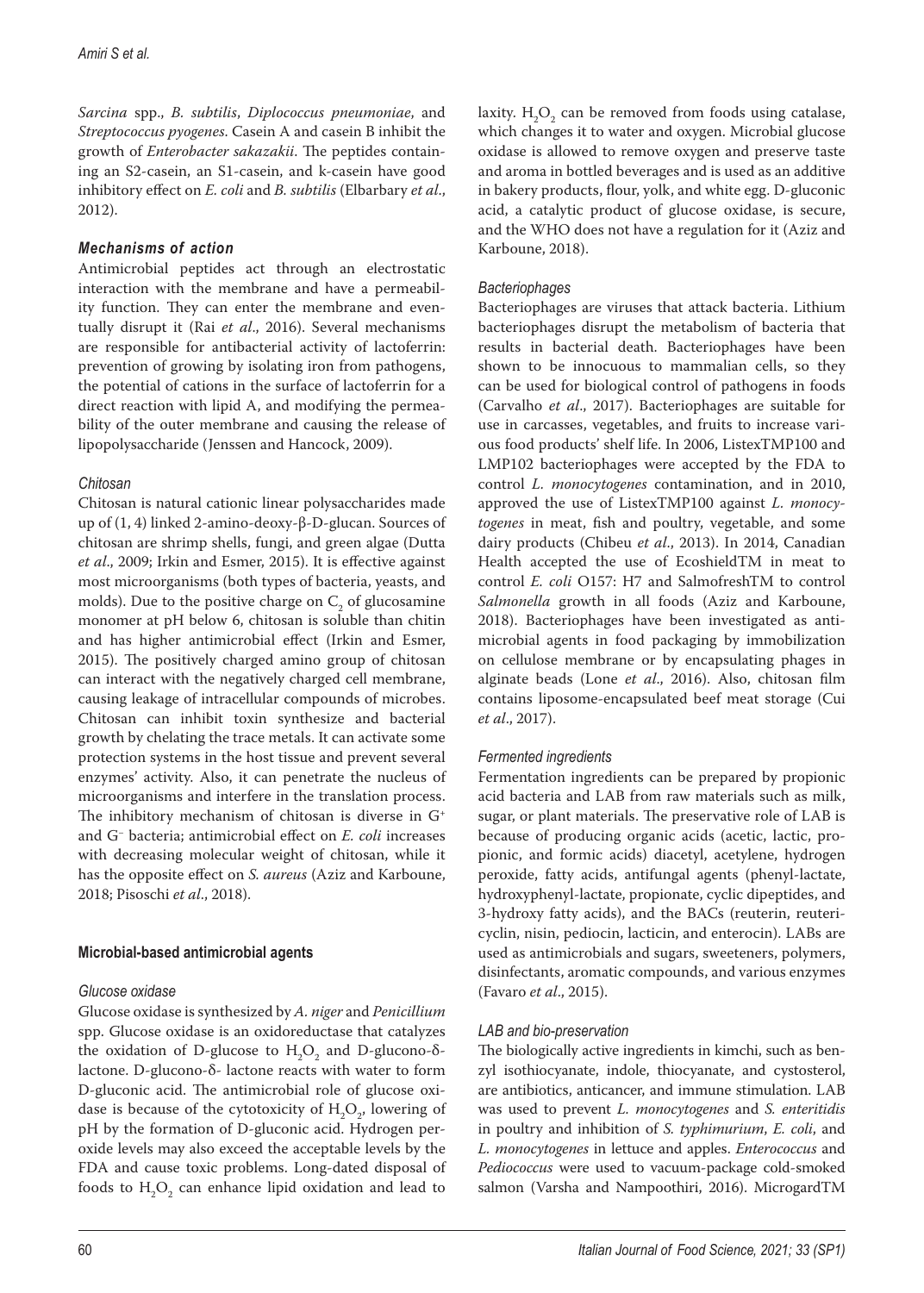is a commercial milk supply that is fermented by dairy microorganisms. MicrogardTM could be effective against G− bacteria (*Yersinia*, *Salmonella*, and *Pseudomonas*) and some fungi but ineffective against the G+ bacteria (*L. monocytogenes*, *S. aureus*, and *B. cereus*). FDA has approved *propionibacterium* metabolites as GRAS. The MicrogardTM products are used in dairy desserts, cheese, yogurt, pasta, sauces, and others (Aziz and Karboune, 2018; Favaro *et al*., 2015). LAB produces antifungal compounds, for example, hydroxyl fatty acids, organic acids, low molecular weight bioactive ingredients, and proteinaceous components. Some species of *Enterococci*, *Lactobacilli*, *Pediococci*, and *Lactococci* are also known as antifungal agents (Favaro *et al*., 2015; Gholam-Zhiyan *et al*., 2021). The antifungal effect of *Lactococcus lactis* on *Aspergillus*, *Penicillium*, *Mucor*, and *Rhizopus* has been reported (Oranusi *et al*., 2013). Also, *Lactobacillus acidophilus* and *Bifidobacterium bifidum* were efficient in preventing *A. niger* from growing on the surface of brined white cheese (Moghanjougi *et al*., 2020). Use of *L. plantarum* on *Botrytis cinerea*, *Glomerella cingulate*, *Phytophthora drechsleri*, *P. citrinum*, and *F. oxysporum* and application of *Lactobacillus* and *Weisella* cultures on *A. niger*, *Candida albicans*, *Aspergillus tubingensis*, and *P. crustosum* have been reported (Varsha and Nampoothiri, 2016). Feedtech Silage F3000 is a commercial compound of antifungal bacteria (*L. plantarum* Milab 393, *P. acidilactici*, *E. faecium*, and *L. lactis*) that improves growth beneficial bacteria and prevents yeast fungi and *Clostridia*. DuraFresh (Kerry) is also a commercial preservative derived from the fermentation of LABs that inhibits G− bacteria, yeast, and mold. ALTA 2341 is another fermented product. Therefore, the use of LAB in food has existed for a long time, and recent studies indicate their potential as an alternative to chemical preservatives (Varsha and Nampoothiri, 2016).

## *Bacteriocins*

BACs are ribosomal antimicrobial proteins that usually have antimicrobial activity against similar genetic strains. The beneficial properties of BACs are stability to high temperature and low pH and sensibility to proteolytic enzymes. Their application can decrease the intensity of heat treatment and the use of chemical preservatives. Also, BACs and other methods as a hurdle can be helpful (Favaro *et al*., 2015). BACs are used in food products because they are harmless, do not change foods' nutritional characteristics, are efficient in low concentration, and active in refrigerator storage, and, therefore, an ideal bio-preservation (Mahmud and Khan, 2018; Milicevic et al., 2021). BACs isolated from G<sup>+</sup> bacteria are classified into the following groups: Class I, Class II, Class III, and Class IV. Class I are divided into (A, B, and C) subgroups: Type A corresponds to linear peptides and is further subdivided into two subgroups including AI subtype contains nisin like (nisin A, nisin U, streptin), and subtype AII contains SA-FF22 like (SA-FF22, lacticin 481, salvaricin A, sublancin 168). Type B are spherical peptides such as meracidin and cinnamycin belong to globular peptides, and type C are a few details BACs such as lactin, 3147 and cytolysin, that made by more than one part and biological activities are needed. Class II BACs are divided into (IIa, IIb, and IIc) subgroups: type IIa is related to pediocin (pediocin Pa-1, carnobacteriocin B2, listerocin 743A, and ubericin A), type IIb is related to multifactorial BACs (lactococcin G, thermophilin 13, lactacin F, and lactocin 705), and Type IIc are sundry such as sakacins Q, T, and X, and aureocin A53. Class III contains lysins (class IIIa) and nonlytic BACs (class IIIb). Class IV contains circulating inhibitory peptides such as enterocin AS-48 (Favaro *et al*., 2015; Milicevic *et al*., 2021).

## *Nisin*

Nisin is produced by fermenting milk modified by the strains of *L. lactis*. Nisin is a Canadian Food and Drug and Health License and is accepted as a preservative in more than 48 countries. Nisin is efficient on most G+ bacteria such as *L. monocytogenes* and *S. aureus*, and Ethylenediaminetetraacetic acid (EDTA) can also inhibit G− bacteria (Aziz and Karboune, 2018; Campos *et al*., 2011; Pisoschi *et al*., 2018).

## *Enterocin*

Enterocin AS-48 is one of the cyclic BACs that exhibit significant stability in pH and heat. The effectiveness of AS-48 for the control of *staphylococci* in culture has been represented. Also, chemical preservatives (sodium nitrite, sodium lactate, and sodium chloride), clusters, and temperate heat are in synergy with AS-48 on *B. cereus, S. aureus, Salmonella choleraesuis*, and *E. coli* O157:H7 (Favaro *et al*., 2015). Enterocin AS-48 has the ability to eliminate the parasitic protozoan *Trypanosoma brucei*, and Enterocin V effectively decreases *C. albicans* (Martínez-García *et al*., 2018).

## *Pediocin*

Pediocins are produced by *P. acidilactici* and *P. pentosaceus*. They are thermal resistant and can work in a wide range of pH. Pediocins have an antimicrobial effect against *L. monocytogenes*, *E. faecalis*, *S. aureus*, *C. perfringens*, and *Oenococcus oeni*. Pediocin can be used in dairy products or as a film in crushed ham and vegetables (Díez *et al*., 2012; Juneja *et al*., 2012).

## *Natamycin*

Natamycin is a polyene macrolide that is synthesized by *streptomyces* species with an antifungal activity that has almost no effect on bacteria, protozoa, and viruses. Natamycin is associated with ergosterol, so it does not develop resistance in fungi. It has been used as a free, encapsulated, or film-forming agent to control yeast growth in cheese, salami sausages, and beverages (Pisoschi *et al*., 2018).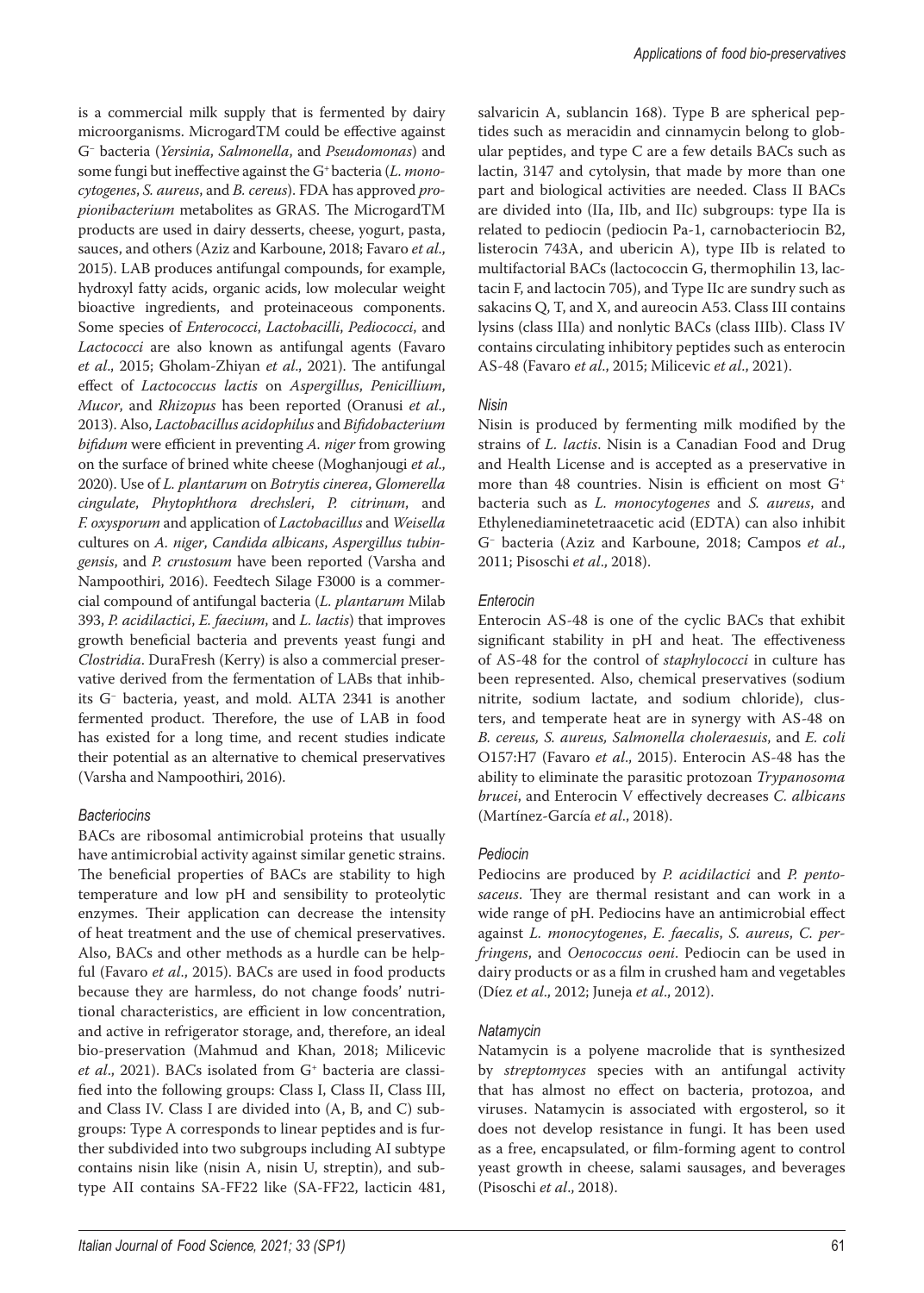## *Reuterin*

Reuterin (b-hydroxypropionaldehyde) is a BAC produced by *L. reuteri* that affects both types of bacteria (*L. monocytogenes*, *S. aureus*, *S. typhimurium*, and *E. coli*). It is soluble in water and stable to temperature and proteolytic and lipolytic enzymes. It is characterized by resistance in a wide range of pH. Reuterin is used in combination with *lactobacillus* in glycerol as starter cultures in cheese or as pure extract at the level of sausages and salmon or inside cheese (Gyawali and Ibrahim, 2014; Montiel *et al*., 2014).

## *Mechanisms of action*

BACs affect the basic functions of living cells such as transcription, translation, replication, and cell wall biosynthesis, but most of the time, destroy the potential energy of sensitive cells by creating channels or pores in the membrane (Milicevic *et al*., 2021). BACs perform their function on bacteria (both types of bacteria) by disrupting cell division and preventing protein or nucleic acid synthesis, using various mechanisms. BACs can attach to cell wall ingredients using specific or nonspecific receptors, such as the lipid-binding site or the molecular surface, leading to the formation of pores or direct cell lysis and ultimately to death through the loss of the proton motor bacterial system. Nisin is a more effective combination with EDTA attacking the cytoplasmic membrane of G− bacteria due to the chelating effect of EDTA on cell wall components. By inhibiting the cell wall, mercasidine eliminates G+ bacteria. Colicin eliminates G− bacteria's membrane pore-forming mechanism (Ahmad *et al*., 2017; Mahmud and Khan, 2018).

# *Poly-L-Lysine*

Poly-L-Lysine is a lysine homopolymer as a GRAS that is used as a staple in foods. Large quantities produce a bitter flavor. It has high antimicrobial power, so it is used in small quantities. It also acts better with other antimicrobial agents. It is used in rice, noodles, soups, salads, cakes, custard, and for external protection of fish and sushi (Baines and Seal, 2012).

# **Natural Antioxidant Agents**

Oxidation of lipids is the most important cause for the lower quality of foods (Prakash *et al*., 2012). Antioxidants inhibit oxidation by preventing the making of free radicals or by stopping their release—large amounts of synthetic antioxidants (BHA or BHT) may be carcinogenic in some animals. Therefore, natural antioxidants are a good option (Ahmad *et al*., 2015). Foods that use antioxidants include meat, dairy, oil, fried or extruded foods, and sauces (Baines and Seal, 2012). All polyphenol derivatives (phenolic-hydroxybenzoic acids or

hydroxyquinamic acids, flavonoids including anthocyanins, tannins, lignins, acetylbases, and coumarins) due to high antioxidant ability and health properties can be used as bioactive substances in foods (Savaş *et al.,* 2020; Carocho *et al*., 2018).

## **Plant-based antioxidant agents**

Vitamins (ascorbic acid and α-tocopherol), spices (cinnamon, cloves, nutmeg, ginger, black pepper, and garlic), herbs (rosemary, oregano, marjoram, sage, and basil), and plant extracts (tea, grape seed, cranberry, blueberry, and strawberry) contain antioxidant ingredients (Ahmad *et al*., 2015; Amiri *et al*., 2019b). The antioxidant role of plant extracts is because they contain phenolic acids (gallic, protocatechuic, caffeic, and rosmarinic acids), phenolic diterpenes (carnosol, carnosic acid, rosmanol, and rosmadial), flavonoids (quercetin, catechin, naringenin, and kaempferol), and volatile oils (eugenol, carvacrol, thymol, and menthol). Plant pigments such as anthocyanins and anthocyanins also have antioxidant roles. Catechins, epicatechins, phenolic acids, proanthocyanidins, and resveratol confer antioxidant effect in tea and grape seed extract (Aziz and Karboune, 2018; Gonelimali *et al*., 2018). Ferric acid, a hydroxyaminic acid, is used as an antioxidant and other preservatives in edible films and gels (Kumar and Pruthi, 2014). Catechin is a 3-ol flavon that has antioxidant activity. Ascorbic acid can be used as an oxygen scavengers to stabilize lipids and oils in foods, regenerating phenolic oxidants and oxidized tocopherols. Carotenoids also have antioxidant effects but are sensitive to light oxidation and, therefore, less used. Lycopene is the primary carotenoid in tomatoes. Beta-carotene is used as a singlet oxygen quencher in cooked foods, eggs, and dairy products. As a maker of vitamin E, tocopherols are powerful antioxidants that are used individually or in combination with ascorbic acid (Carocho *et al*., 2018).

## *Herb extracts*

## Rosemary

The antioxidant role of rosemary is found in phenolic diterpens (carnosic, carnosol, rosmanol, rosmadial, 1, 2-methoxycarnosic acid, and epi- and iso-rosmanol) and phenolic acids such as rosmarinic and caffeic acid (Brewer, 2011). Carnosic acid, a hydroxybenzoic acid derivative found in rosemary extract, has the highest antioxidant effect and is used in oils, sauces, bakeries, meat, and fish (Birtić *et al*., 2015). Rosemary extract E 392 is available on the European Food Additives list (EU Regulation 1129/2011). Rosemary extracts for food preservation alone or with other antioxidants, such as nisin, polyphenols, BHA, and BHT, are examples of the application of natural antioxidants (Carocho *et al*., 2018).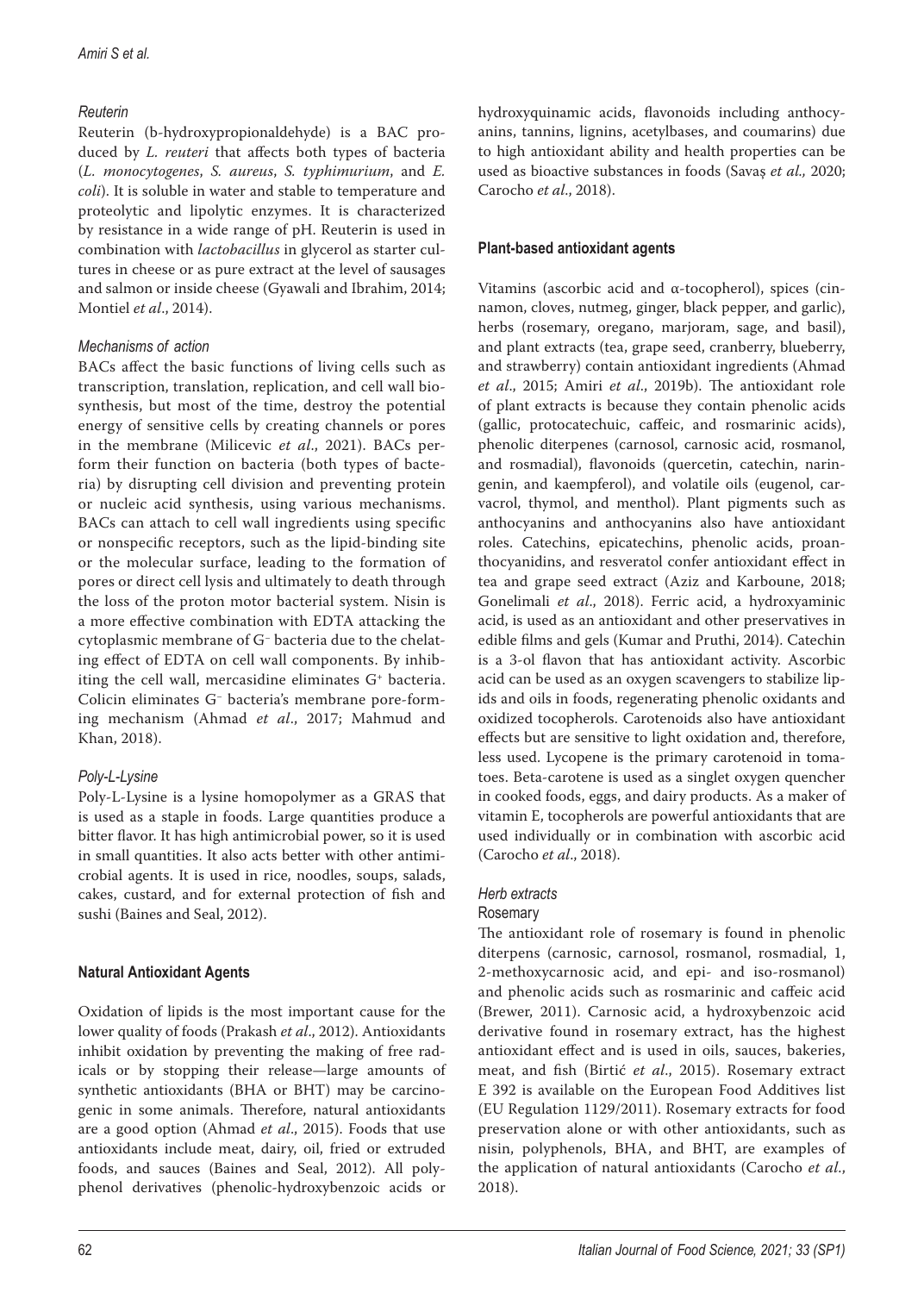### Oregano and Sage

Oregano extract has large amounts of phenolic acids (especially rosmarinic acid), phenolic carboxylic acids, apigenin, dihydroquercetin, and glycoside antioxidant agents that help eliminate superoxide anion radicals (Brewer, 2011). Oregano EO especially reduces lipid and protein oxidation and improves the color of chicken meat (Al-Hijazeen *et al*., 2016).

### Marjoram

Marjoram EO contains high amounts of rosmarinic acid, carnosol, terpinen-4-ol, cis-sabinene hydrate, р-cumene, and Υ-terpinene (Brewer, 2011).

### Basil and Thyme

The main constituents of basil aromas include 3,7-dimethyl-1,6 octadien 3-ol, 1 methoxy 4(2-propenyl) benzene, methyl cinnamate, 4 allyl 2 methoxyphenol, and 1,8 cineole. Eugenol, thymol, carvacrol, and 4 allyl phenol are antioxidant agents comparable to BHT and α-tocopherol (Aziz and Karboune, 2018).

### *Spice extracts*

#### Cinnamon

Cinnamon contains the highest amount of polyphenolic compound with the highest antioxidant and antiradical activity. Eugenol and cinnamaldehyde are the most important elements known in cinnamon leaf oil and oleoresin in cinnamon bark. Vanillic, caffeic, gallic, photochatechuic, p-hydroxybenzoic, p-coumaric, ferulic acids, and phydroxybenzaldehyde are also antioxidant components of cinnamon (Brewer, 2011; Bai-Ngew *et al*., 2021).

## Garlic and Onions

Garlic and myrrh contain the major antioxidants of flavonoids (flavones and quercetins) and the sulfuric components (allyl-cysteine, diallyl sulfide, and allyl trisulfide) (Brewer, 2011). In addition, it has antioxidant roles *in vitro* and *in vivo* due to its antimicrobial efficacy. Allicin is one of the major constituents of thiosulfinates in garlic that has a specific garlic odor. When the garlic crumbles, allicin is converted to alliin by alliinase. Onion extracts have higher free radical removal than garlic due to their higher total phenolic content (Aziz and Karboune, 2018). Fresh or oil extract and dried powder of garlic can prevent lipid oxidation and increase sausage persistence (Sallam *et al*., 2004).

## Other spices

Fresh and dried ginger contains a high concentration of volatile oils of camphene, p-cineole, α-terpineol, zingiberene, and pentadecanoic acid. Ginger extract exhibits approximately equal antioxidant activity to BHA and BHT. The main constituents of cumin are cuminal, Υ-terpinene, and pinocarveol. The effect of cumin EO on reducing Fe3+ ions is better than fresh and dried ginger. Turmeric is mainly composed of curcumin,<br>dimethoxycurcumin, bis-dimethoxycurcumin, and bis-dimethoxycurcumin, and 2,5-xylenol, which is associated with vitamin E and BHT in the removal of free radical. α- and β-turmerone, curlone, and α-terpineol are the most important turmeric oil compounds with antioxidant activity. Black pepper, nutmeg, and cloves also have antioxidant activities (Brewer, 2011; Gonelimali *et al*., 2018).

#### *Tea and fruit extracts*

#### Tea and grape seed extracts

Green tea extract has the highest total phenolic content, 94% of which contains flavonoids. Oolong tea has about 18% total phenols and 4.4% flavonoids. In black tea, teaflavins and thearubigins are the predominant ones. The high antioxidant role of tea is due to flavonoids, tannins, and vitamins. Grape seed extract contains catechin and epicatechin. The total phenolic amounts depend on the grape varieties, climatic conditions, degree of maturity, extraction, and solvents (Brewer, 2011).

### Pomegranate extracts

The pomegranate peel contains a good amount of tannins, anthocyanins, and flavonoids. Pomegranate juice has three times more antioxidant effects than green tea and red wine (Ahmad *et al*., 2015).

#### Other fruit extracts

Cranberries have one of the highest levels of total phenol and antioxidant properties among fruits, and citrus fruits have antioxidant efficacy (Ahmad *et al*., 2015). Citrus fruits contain flavonoids, especially glycosylated flavanones, and polymethoxy flavones. Citrus juice has been reported at about 5–10% to decrease extra nitrite content and degree of lipid oxidation in tending sausages (Aziz and Karboune, 2018).

#### *Mechanism of action*

Some of the factors that contribute to the oxidation of lipids are oxygen and metal ions, moisture, heat, and light. EOs have different mechanisms, including inhibition of chain initiation and inhibition of hydrogen accumulation, free radical scavengers, termination of peroxides, singlet oxygen formation quenchering, and binding of metal ions (Mahmud and Khan, 2018). Most antioxidants of spices and plants react with free radicals when autoxidation begins, while others form complexes with metal ions. Eighty-five percent EOs are phenolic compounds such as carvacrol, eugenol, and thymol, which are effective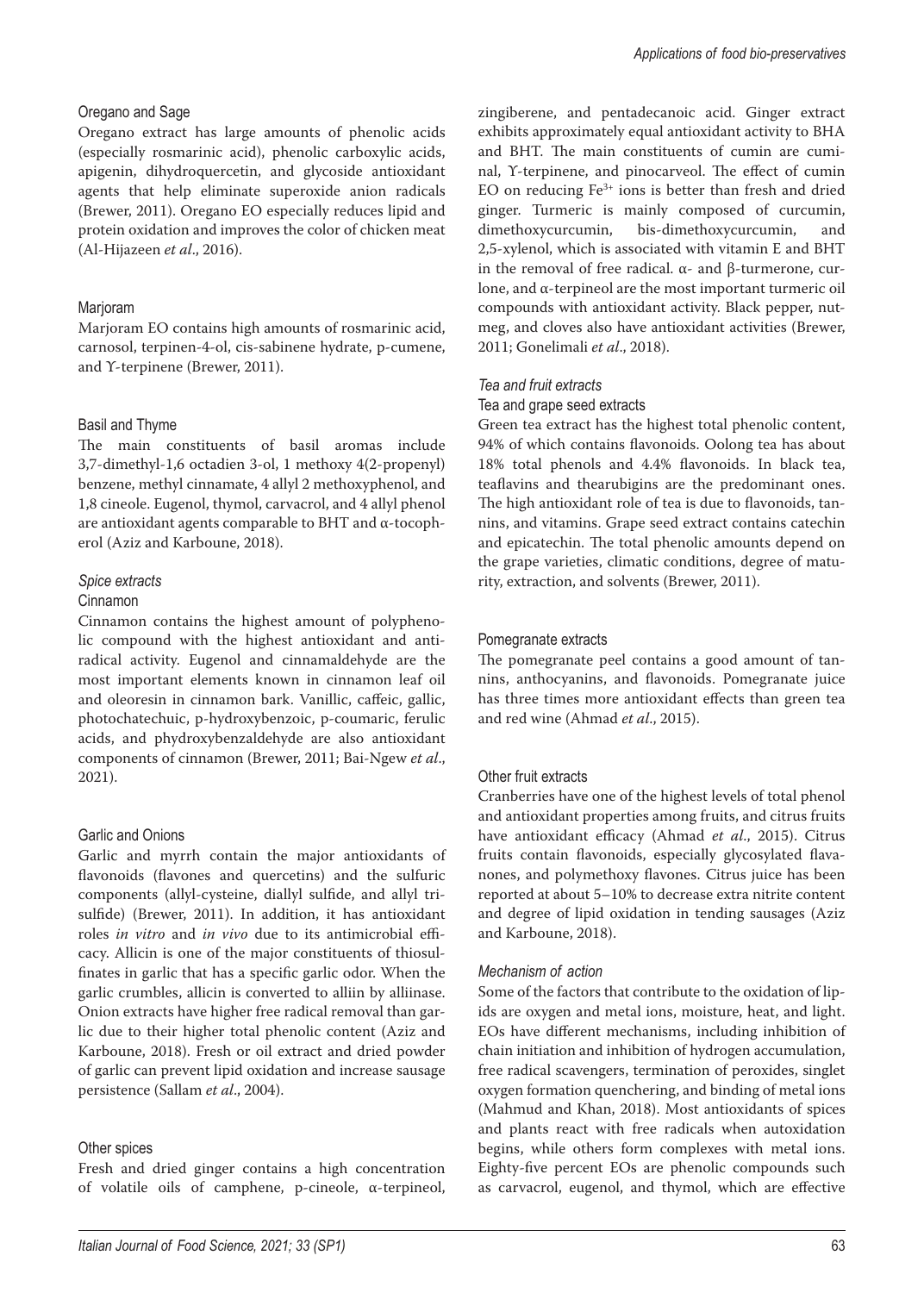as primary or fragile chain antioxidants and free radical scavengers (Hyldgaard *et al*., 2012).

Antioxidants are important components that inhibit autoxidation by preventing the making of free radicals and/or scavenge free radicals by the following mechanisms: Eliminating those that begin to peroxidize, chelating metal ions, quenching  $O_2$ , which prevent the making of peroxides, fracturing the chain of the oxidation reaction, decreasing oxygen concentration, or stimulating antioxidant enzymes. Antioxidants that are able to disrupt free radical chain reactions are most effective. In general, they have aromatic phenolic rings with hydroxyl groups and can donate H to free radicals that convert themselves to radicals. Phenolic acids trap free radicals, and flavonoids can quench free radicals and chelate metals (Brewer, 2011).

## *Food Applications*

Natural antimicrobial compounds can be used as preservatives in foods. There are two major issues for the application of plant compounds in foods, one being the odor caused by the high concentrations of these substances and the other being the cost. The safety of natural antimicrobials for use in foods is paramount, so toxicity tests must be done before application.

# **Meat products**

Natural antibacterial components, such as spice and plant extracts, EOs, organic acids, salts, and BACs, are used to modify the shelf life of meat. To improve sausages' retention, lemon and thymol are used with modified atmospheric packaging (MAP). A combination of bay EO and oxygen-free MAP showed that it controls *L. monocytogenes* and *E. coli* growing and increases chicken meat's retention time. One study showed that separate extracts of clove, rosemary, cassia bark, and liquorice extracts alone have potent antimicrobial efficacy. The mixture of rosemary and liquorice extracts showed a good repressor effect on *L. monocytogenes*, *E. coli*, *Pseudomonas fluorescens*, and *Lactobacillus sake* in freshly packed pork slices with atmospheric packaging and vacuum ham slices (Mahmud and Khan, 2018). Nisin, Pediocin PA-1, Enterocin AS-48, Enterocins A and B, sakacin, and leucocin A can be used for bio-preservation of meat products and increase their shelf life. Pediocin is a good bio-preservative in meat products. The antimicrobial efficacy of the mixture of lysozyme, nisin, and EDTA against *L. monocytogenes* was observed in packed ostrich slices. Immersing meat products in thyme and oregano oil (0.1 and 0.3% concentrations) improves shelf life (Gonelimali *et al*., 2018; Rai *et al*., 2016). Massani *et al*. (2014) showed that active polymers including *Lactobacillus curvatus* CRL705 BACs reduced *L. monocytogenes* levels in

Wiener sausages. Bukvički *et al*. (2014) studied the efficacy of *Satureja horvatii* (containing EOs of pcymene, thymol, and thymol methyl ether) on pork meat. In addition to inhibiting *L. monocytogenes*, these compounds also improved meat color and taste during storage.

## **Fish products**

G− bacteria spoil fish and fish products. *Clostridium* spp. and *L. monocytogens* are responsible for spoilage in vacuum-packed fish. Application of thyme EO and odor leaves increased the shelf life of fish. The combination of MAP and thyme EO increased the retention time of Mediterranean fish fillets. Oregano oil has a strong effect against *Photobacterium phosphoreum* in codfish fillets than salmon. EOs of *Aloysia sellowii* were effective on both types of bacteria and two yeasts in brine shrimp. Coating with EOs is a good way to increase the product quality of fish. Also, application of chitosan coated with cinnamon EOs prolongs salmon fillet and increases texture, odor, and color. Nisin can be used to store fish and other seafood. The combination of nisin with MicroGARD is the best way to preserve fish and prevent aerobic microorganisms' growth (Mahmud and Khan, 2018; Rai *et al*., 2016).

## **Vegetables and fruits**

Some of the methods used to maintain fruit quality and fresh vegetables are immersion, coating, and spraying. Alginate coating with EOs (lemongrass, cinnamon EOs, citral, and cinnamaldehyde) reduced *E. coli* O157:H7 in Fuji apple slices and increased their shelf life. Antimicrobial activity of propionic, maleic, acetic, lactic, and citric acid was also demonstrated in red apple and lettuce against *E. coli* O157:H7, *S. typhimurium*, and *L. monocytogenes*. Garlic oil encapsulates in β-cyclodextrin has influenced the microbial and sensory property of fresh-cut tomatoes. Fruit juices are susceptible to yeasts such as *Pichia anomala*, *S. cerevisiae*, and *Schizosaccharomyces pombe*. Standard processes such as heat treatment, aseptic packaging, or the use of weak acids prevent yeast. EOs are acidic to prevent yeast growth. Lemon EO added to apple juice prolongs the time of "open" storage at room temperature and gives a fresh and pleasant taste (Mahmud and Khan, 2018). Lu *et al*. (2014) used a washing solution containing thymol that reduced *salmonella* and total aerobic bacteria in grape tomato without altering its quality.

*Enterococci* could be applied as starter cultures or cocultures to inhibit microbial contamination. BAC-producing LAB are screened in olives, sourdough, miso, sauerkrauts, refrigerated pickles, and mungbean sprouts. Nisin is used to prevent the growth of *C. thermosacchrolyticum* and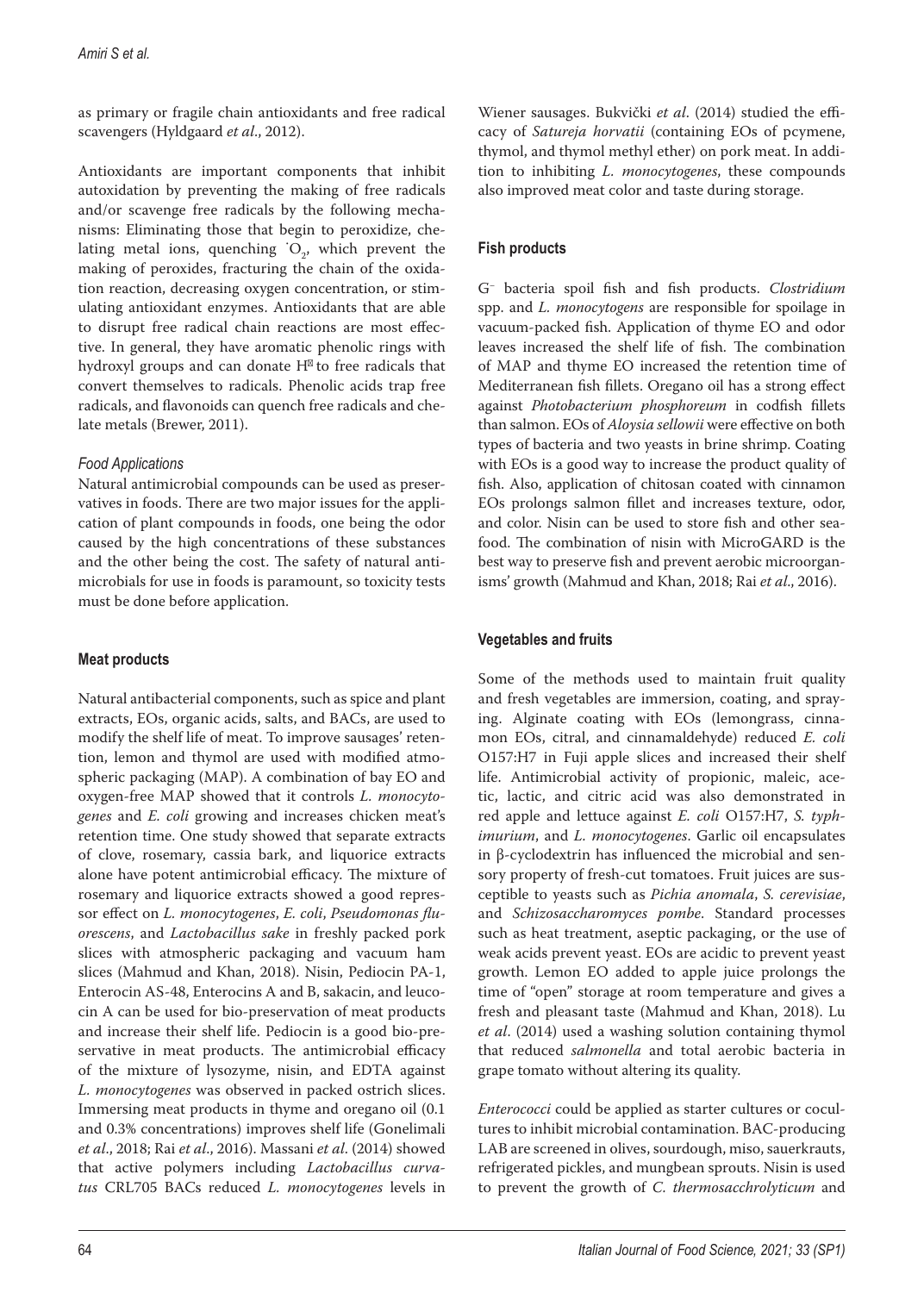*Geobacillus stearothermophilus* in canned food (canned peas, carrots, and potatoes), fruit juice, and vegetables. Enterocin AS-48 is utilized in fruit juice and canned vegetables to prevent contamination (Rai *et al*., 2016).

### **Cereal products**

Chitosan-coated bread improves bread quality by reducing microbial growth and delaying oxidation. The use of citrus oils also affects the sensory characteristics of the bread and inhibits microbial growth. Natural components, for example, anise, black cumin, rosemary, and sage, indicated antimicrobial and antioxidant activity in bakery products. EOs of basil, oregano, and thyme have antibacterial activity against *B. cereus* in rice-based foods (Mahmud and Khan, 2018). The antifungal activity of hydrolyzed goat whey as a bio-preservation agent against *Penicillium* spp was effective in pita bread (Luz *et al*., 2020).

#### **Dairy products**

Microorganisms, especially fungi, contaminate dairy products. The effect of natural ingredients has been documented either alone or with other technics such as spraying, immersion, or dusting on milk or cheese directly or in packaging materials. It has been found that mango seed extract reduces bacterial count and inhibits coliforms' growth, has a significant antimicrobial effect on *E. coli*, and increases the longevity of pasteurized milk. Lysozyme and EDTA in MAP-packaged burrata cheese resulted in increased cheese retention time, particularly at high lysozyme amounts. Enterocin CCM4231 and EJ97 are applied in soy milk and zucchini puree. Entrosine As-48 is used in mangoes, milk, and cheese. Nisin in sodium caseinate films has been used in Babybel mini red cheese (Mahmud and Khan, 2018). Nisin is very effective with other antimicrobial ingredients such as thymol and lysozyme. Lipid nanoparticles with nisin have an antibacterial effect on food pathogens. Pediocin ACH has shown an antimicrobial effect on *L. monocytogens*, *E. coli*, and *S. aureus*. Oregano and Thyme with MAP have been used in Feta cheese against *E. coli* O157:H7 and *L. monocytogenes*. The addition of eucalyptus oil and lemongrass had a high effect on West African soft cheese's nutritional, sensory, and microbial characteristics (Mahmud and Khan, 2018; Rai *et al*., 2016).

## **Conclusions**

Given the resistance of microorganisms to antibiotics and consumers' tendency to eat healthy foods, the use of bio-preservatives is a reasonable approach. Some chemical additives may alter specific nutrient properties. For example, sulfites destroy vitamin B1 or nitrate was reduced to

nitrite in the meat which converts to carcinogenic nitrosamines. Natural compounds such as EOs of cinnamon, cloves, lemongrass, and their active ingredients are GRAS. The antimicrobial and antioxidant effects of plant extracts and EOs owe to have phenolic compounds such as terpenes and flavonoids. However, despite the tremendous potential, flavor problems and toxicity can limit their use. To alleviate these problems and improve effectiveness, encapsulation of EOs and active compounds and coatings containing these compounds are the best options. Due to the potency of enzymes to produce antimicrobial compounds and their capability to separate some bacteria's outer membrane, they can be known as natural antimicrobials compounds. However, their use in foods needs to be further studied. Bacteriophages are used as an auxiliary process to control some pathogens but do not increase products' shelf life. BACs are antimicrobial or peptide proteins that are ribosomally encoded and widely used in food production. BACs can be used as bio-preservatives because they are safe. The use of antimicrobial peptides in the form of nanoparticles can be very effective. For example, antimicrobial peptide coatings with metal nanoparticles will be beneficial in removing food contamination. The application of films and coatings, including natural agents, is expanding due to their biodegradability and potency to enhance food safety, quality, and shelf life. This study has shown that EOs, BACs, enzymes, organic acids, and coatings can change chemical additives, but more research is needed.

## **References**

- Ahmad, S., Gokulakrishnan, P., Giriprasad, R. and Yatoo, M., 2015. Fruit-based natural antioxidants in meat and meat products: a review. Critical Reviews in Food Science and Nutrition 55(11): 1503–1513.<https://doi.org/10.1080/10408398.2012.701674>
- Ahmad, V., Khan, M.S., Jamal, Q.M.S., Alzohairy, M.A., Al Karaawi, M.A. and Siddiqui, M.U., 2017. Antimicrobial potential of bacteriocins: in therapy, agriculture and food preservation. International Journal of Antimicrobial Agents 49(1): 1–11. <https://doi.org/10.1016/j.ijantimicag.2016.08.016>
- Aires, A., Mota, V., Saavedra, M., Rosa, E. and Bennett, R., 2009. The antimicrobial effects of glucosinolates and their respective enzymatic hydrolysis products on bacteria isolated from the human intestinal tract. Journal of Applied Microbiology 106(6): 2086–2095.<https://doi.org/10.1111/j.1365-2672.2009.04180.x>
- Al-Hijazeen, M., Lee, E.J., Mendonca, A. and Ahn, D.U., 2016. Effect of oregano essential oil (Origanum vulgare subsp. hirtum) on the storage stability and quality parameters of ground chicken breast meat. Antioxidants 5(2): 18. [https://doi.org/10.3390/](https://doi.org/10.3390/antiox5020018) [antiox5020018](https://doi.org/10.3390/antiox5020018)
- Amiri, S., Aghamirzaei, M., Mostashari, P., Sarbazi, M., Tizchang, S. and Madahi, H., 2020a. The impact of biotechnology on dairy industry. In Microbial biotechnology in food and health, pp. 53–79. Elsevier. Academic Press. London, United Kingdom.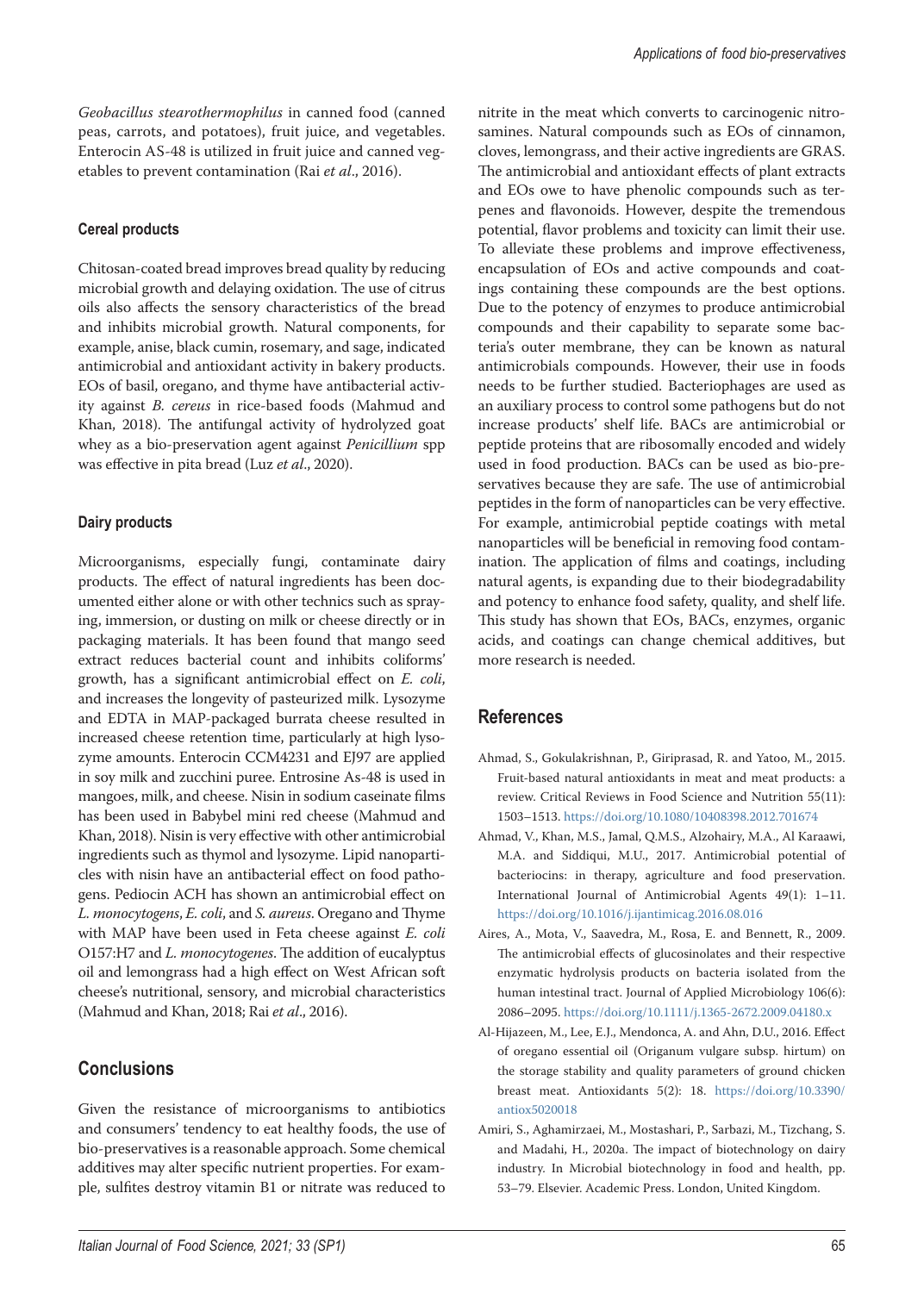- Amiri, S., Mokarram, R.R., Khiabani, M.S., Bari, M.R. and Alizadeh, M., 2020b. Optimization of food-grade medium for co-production of bioactive substances by *Lactobacillus acidophilus* LA-5 for explaining pharmabiotic mechanisms of probiotic. Journal of Food Science and Technology 20: 1–12. [https://doi.](https://doi.org/10.1007/s13197-020-04894-5) [org/10.1007/s13197-020-04894-5](https://doi.org/10.1007/s13197-020-04894-5)
- Amiri, S., Mokarram, R.R., Khiabani, M.S., Bari, M.R. and Khaledabad, M.A., 2019a. Exopolysaccharides production by *Lactobacillus acidophilus* LA5 and *Bifidobacterium animalis* subsp. lactis BB12: optimization of fermentation variables and characterization of structure and bioactivities. International Journal of Biological Macromolecules 123: 752–765. [https://doi.](https://doi.org/10.1016/j.ijbiomac.2018.11.084) [org/10.1016/j.ijbiomac.2018.11.084](https://doi.org/10.1016/j.ijbiomac.2018.11.084)
- Amiri, S., Mokarram, R.R., Khiabani, M.S., Bari, M.R. and Khaledabad, M.A., 2020c. *In situ* production of conjugated linoleic acid by *Bifidobacterium lactis* BB12 and *Lactobacillus acidophilus* LA5 in milk model medium. LWT 132: 109933. [https://](https://doi.org/10.1016/j.lwt.2020.109933) [doi.org/10.1016/j.lwt.2020.109933](https://doi.org/10.1016/j.lwt.2020.109933)
- Amiri, S., Rezazadeh-Bari, M., Alizadeh-Khaledabad, M. and Amiri, S., 2019b. New formulation of vitamin C encapsulation by nanoliposomes: production and evaluation of particle size, stability and control release. Food Science and Biotechnology 28(2): 423–432. <https://doi.org/10.1007/s10068-018-0493-z>
- Amiri, S., Rezazadeh Bari, M., Alizadeh Khaledabad, M., Rezaei Mokarram, R. and Sowti Khiabani, M., 2021b. Fermentation optimization for co-production of postbiotics by *Bifidobacterium lactis* BB12 in cheese whey. Waste and Biomass Valorization 1–16.<https://doi.org/10.1007/s12649-021-01429-7>
- Amiri, S., Rezazadeh Bari, M., Alizadeh Khaledabad, M., Rezaei Mokarram, R. and Sowti Khiabani, M., 2021c. Co-production of parabiotic metabolites by *Lactobacillus acidophilus* LA5 and *Bifidobacterium animalis* subsp. lactis BB12 in dairy effluents. Chemical Review and Letters 4(2), 66–76. [https://doi.](https://doi.org/10.22034/crl.2021.253739.1086) [org/10.22034/crl.2021.253739.1086](https://doi.org/10.22034/crl.2021.253739.1086)
- Amiri, S., Saray, F.R., Rezazad-Bari, L. and Pirsa, S., 2021a. Optimization of extraction and characterization of physicochemical, structural, thermal, and antioxidant properties of mucilage from Hollyhock's root: a functional heteropolysaccharide. Journal of Food Measurement and Characterization 15, 2889–2903. <https://doi.org/10.1007/s11694-021-00870-5>
- Aziz, M. and Karboune, S., 2018. Natural antimicrobial/antioxidant agents in meat and poultry products as well as fruits and vegetables: a review. Critical Reviews in Food Science and Nutrition 58(3): 486–511.<https://doi.org/10.1080/10408398.2016.1194256>
- Azizi, S., Bari, M.R., Almasi, H. and Amiri, S., 2021. Microencapsulation of *Lactobacillus rhamnosus* using sesame protein isolate: effect of encapsulation method and transglutaminase. Food Bioscience 41: 101012. <https://doi.org/10.1016/j.fbio.2021.101012>
- Baines, D. and Seal, R., 2012. Natural food additives, ingredients and flavourings. Elsevier. Woodhead Publishing, Philadelphia, PA, USA.
- Bai-Ngew, S., Chuensun, T., Wangtueai, S., Phongthai, S., Jantanasakulwong, K., Rachtanapun, P., ... and Phimolsiripol, Y., 2021. Antimicrobial activity of a crude peptide extract from lablab bean (Dolichos lablab) for semi-dried rice noodles shelflife. Quality Assurance and Safety of Crops & Foods, 13(2): 25–33. <https://doi.org/10.15586/qas.v13i2.882>
- Banon, S., Díaz, P., Rodríguez, M., Garrido, M.D. and Price, A., 2007. Ascorbate, green tea and grape seed extracts increase the shelf life of low sulphite beef patties. Meat Science 77(4): 626– 633.<https://doi.org/10.1016/j.meatsci.2007.05.015>
- Bayarri, M., Oulahal, N., Degraeve, P. and Gharsallaoui, A., 2014. Properties of lysozyme/low methoxyl (LM) pectin complexes for antimicrobial edible food packaging. Journal of Food Engineering 131: 18–25. [https://doi.org/10.1016/j.](https://doi.org/10.1016/j.jfoodeng.2014.01.013) [jfoodeng.2014.01.013](https://doi.org/10.1016/j.jfoodeng.2014.01.013)
- Birtić, S., Dussort, P., Pierre, F.-X., Bily, A.C. and Roller, M., 2015. Carnosic acid. Phytochemistry 115: 9–19. [https://doi.](https://doi.org/10.1016/j.phytochem.2014.12.026) [org/10.1016/j.phytochem.2014.12.026](https://doi.org/10.1016/j.phytochem.2014.12.026)
- Brewer, M., 2011. Natural antioxidants: sources, compounds, mechanisms of action, and potential applications. Comprehensive Reviews in Food Science and Food Safety 10(4): 221–247. <https://doi.org/10.1111/j.1541-4337.2011.00156.x>
- Bukvički, D., Stojković, D., Soković, M., Vannini, L., Montanari, C., Pejin, B., et al. 2014. *Satureja horvatii* essential oil: in vitro antimicrobial and antiradical properties and in situ control of *Listeria monocytogenes* in pork meat. Meat Science 96(3): 1355– 1360.<https://doi.org/10.1016/j.meatsci.2013.11.024>
- Burrowes, O., Hadjicharalambous, C., Diamond, G. and LEE, T.C., 2004. Evaluation of antimicrobial spectrum and cytotoxic activity of pleurocidin for food applications. Journal of Food Science 69(3), FMS66–FMS71. [https://doi.](https://doi.org/10.1111/j.1365-2621.2004.tb13373.x) [org/10.1111/j.1365-2621.2004.tb13373.x](https://doi.org/10.1111/j.1365-2621.2004.tb13373.x)
- Campos, C.A., Gerschenson, L.N. and Flores, S.K., 2011. Development of edible films and coatings with antimicrobial activity. Food and Bioprocess Technology 4(6): 849–875. [https://](https://doi.org/10.1007/s11947-010-0434-1) [doi.org/10.1007/s11947-010-0434-1](https://doi.org/10.1007/s11947-010-0434-1)
- Carocho, M., Morales, P. and Ferreira, I.C., 2018. Antioxidants: reviewing the chemistry, food applications, legislation and role as preservatives. Trends in Food Science & Technology 71: 107– 120.<https://doi.org/10.1016/j.tifs.2017.11.008>
- Carvalho, C., Costa, A.R., Silva, F. and Oliveira, A., 2017. Bacteriophages and their derivatives for the treatment and control of food-producing animal infections. Critical Reviews in Microbiology 43(5): 583–601. [https://doi.org/10.1080/10408](https://doi.org/10.1080/1040841X.2016.1271309) [41X.2016.1271309](https://doi.org/10.1080/1040841X.2016.1271309)
- Chibeu, A., Agius, L., Gao, A., Sabour, P.M., Kropinski, A.M. and Balamurugan, S., 2013. Efficacy of bacteriophage LISTEX™ P100 combined with chemical antimicrobials in reducing *Listeria monocytogenes* in cooked turkey and roast beef. International Journal of Food Microbiology 167(2): 208–214. [https://doi.](https://doi.org/10.1016/j.ijfoodmicro.2013.08.018) [org/10.1016/j.ijfoodmicro.2013.08.018](https://doi.org/10.1016/j.ijfoodmicro.2013.08.018)
- Cui, H., Yuan, L. and Lin, L., 2017. Novel chitosan film embedded with liposome-encapsulated phage for biocontrol of *Escherichia coli* O157: H7 in beef. Carbohydrate Polymers 177: 156–164. <https://doi.org/10.1016/j.carbpol.2017.08.137>
- Díez, L., Rojo-Bezares, B., Zarazaga, M., Rodríguez, J.M., Torres, C. and Ruiz-Larrea, F., 2012. Antimicrobial activity of pediocin PA-1 against *Oenococcus oeni* and other wine bacteria. Food Microbiology 31(2): 167–172. [https://doi.org/10.1016/j.](https://doi.org/10.1016/j.fm.2012.03.006) [fm.2012.03.006](https://doi.org/10.1016/j.fm.2012.03.006)
- Dussault, D., Vu, K.D. and Lacroix, M., 2014. In vitro evaluation of antimicrobial activities of various commercial essential oils,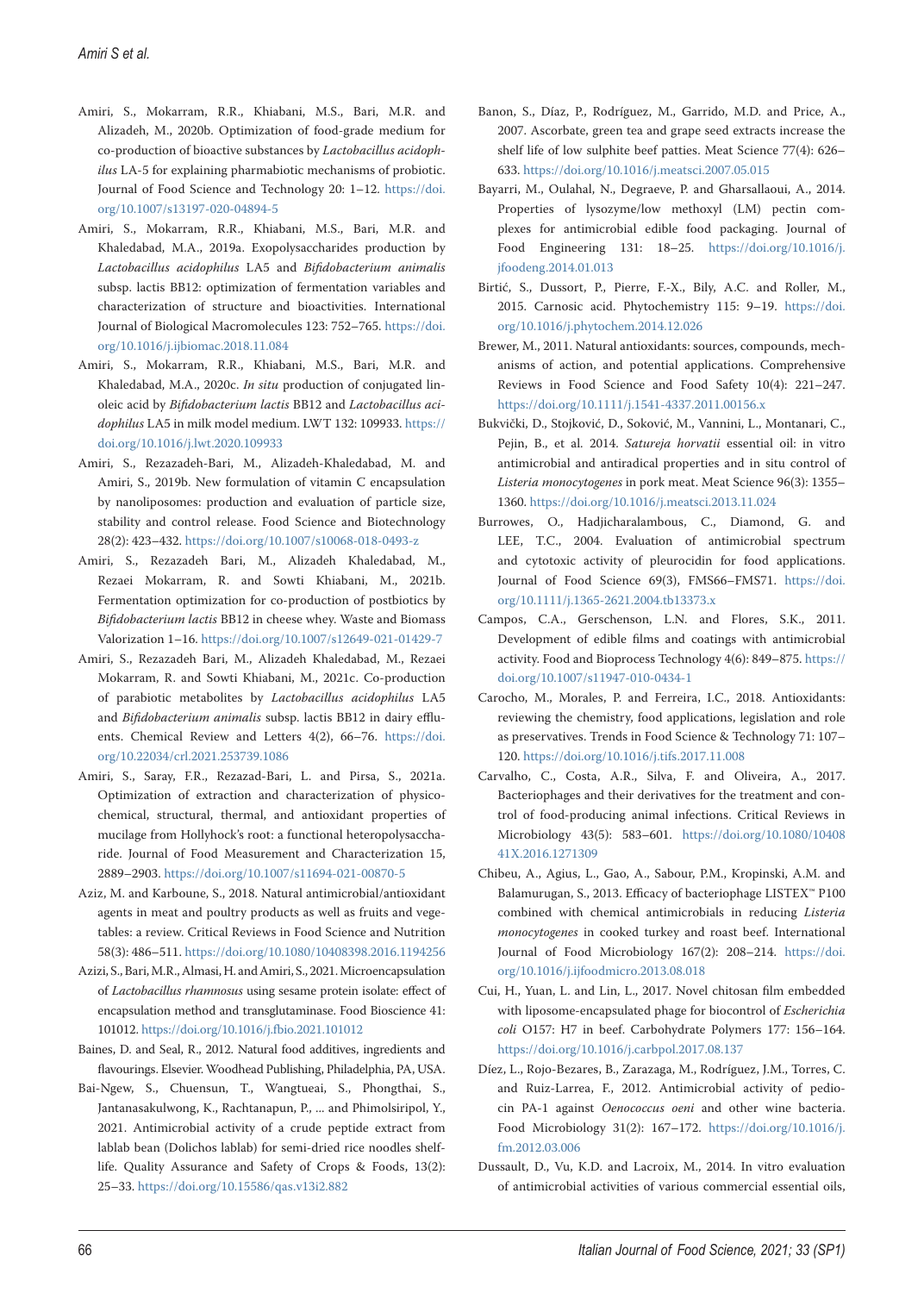oleoresin and pure compounds against food pathogens and application in ham. Meat Science 96(1): 514–520. [https://doi.](https://doi.org/10.1016/j.meatsci.2013.08.015) [org/10.1016/j.meatsci.2013.08.015](https://doi.org/10.1016/j.meatsci.2013.08.015)

- Dutta, P., Tripathi, S., Mehrotra, G. and Dutta, J., 2009. Perspectives for chitosan based antimicrobial films in food applications. Food Chemistry 114(4): 1173–1182. [https://doi.org/10.1016/j.](https://doi.org/10.1016/j.foodchem.2008.11.047) [foodchem.2008.11.047](https://doi.org/10.1016/j.foodchem.2008.11.047)
- Elbarbary, H.A., Abdou, A.M., Nakamura, Y., Park, E.Y., Mohamed, H.A. and Sato, K., 2012. Identification of novel antibacterial peptides isolated from a commercially available casein hydrolysate by autofocusing technique. Biofactors 38(4): 309–315. [https://](https://doi.org/10.1002/biof.1023) [doi.org/10.1002/biof.1023](https://doi.org/10.1002/biof.1023)
- Embuscado, M.E., 2015. Spices and herbs: natural sources of antioxidants–a mini review. Journal of functional foods 18: 811– 819. <https://doi.org/10.1016/j.jff.2015.03.005>
- Favaro, L., Penna, A.L.B. and Todorov, S.D., 2015. Bacteriocinogenic LAB from cheeses–application in biopreservation? Trends in Food Science & Technology 41(1): 37–48. [https://doi.](https://doi.org/10.1016/j.tifs.2014.09.001) [org/10.1016/j.tifs.2014.09.001](https://doi.org/10.1016/j.tifs.2014.09.001)
- Ghamari, M.A., Amiri, S., Rezazadeh-Bari, M. and Rezazad-Bari, L., 2021. Physical, mechanical, and antimicrobial properties of active edible film based on milk proteins incorporated with *Nigella sativa* essential oil. Polymer Bulletin 1–21. [https://doi.](https://doi.org/10.1007/s00289-021-03550-y) [org/10.1007/s00289-021-03550-y](https://doi.org/10.1007/s00289-021-03550-y)
- Gholam-Zhiyan, A., Amiri, S., Rezazadeh-Bari, M. and Pirsa, S., 2021. Stability of *Bacillus coagulans* IBRC-M 10807 and *Lactobacillus plantarum* PTCC 1058 in Milk Proteins Concentrate (MPC)- Based Edible Film. Journal of Packaging Technology and Research 5: 11–22.<https://doi.org/10.1007/s41783-021-00106-3>
- Gonelimali, F.D., Lin, J., Miao, W., Xuan, J., Charles, F., Chen, M., et al. 2018. Antimicrobial properties and mechanism of action of some plant extracts against food pathogens and spoilage microorganisms. Frontiers in Microbiology 9:1639. [https://doi.](https://doi.org/10.3389/fmicb.2018.01639) [org/10.3389/fmicb.2018.01639](https://doi.org/10.3389/fmicb.2018.01639)
- Gyawali, R. and Ibrahim, S.A., 2014. Natural products as antimicrobial agents. Food Control 46: 412–429. [https://doi.org/10.1016/j.](https://doi.org/10.1016/j.foodcont.2014.05.047) [foodcont.2014.05.047](https://doi.org/10.1016/j.foodcont.2014.05.047)
- Hyldgaard, M., Mygind, T. and Meyer, R.L., 2012. Essential oils in food preservation: mode of action, synergies, and interactions with food matrix components. Frontiers in Microbiology 3: 12. <https://doi.org/10.3389/fmicb.2012.00012>
- Ibrahim, S.A., Salameh, M., Phetsomphou, S., Yang, H. and Seo, C., 2006. Application of caffeine, 1, 3, 7-trimethylxanthine, to control *Escherichia coli* O157: H7. Food Chemistry 99(4): 645–650. <https://doi.org/10.1016/j.foodchem.2005.08.026>
- Irkin, R. and Esmer, O.K., 2015. Novel food packaging systems with natural antimicrobial agents. *Journal of Food Science and Technology* 52(10): 6095–6111. <https://doi.org/10.1007/s13197-015-1780-9>
- Jenssen, H. and Hancock, R.E., 2009. Antimicrobial properties of lactoferrin. Biochimie 91(1): 19–29. [https://doi.org/10.1016/j.](https://doi.org/10.1016/j.biochi.2008.05.015) [biochi.2008.05.015](https://doi.org/10.1016/j.biochi.2008.05.015)
- Juneja, V.K., Dwivedi, H.P. and Yan, X., 2012. Novel natural food antimicrobials. Annual Review of Food Science and Technology 3: 381–403. <https://doi.org/10.1146/annurev-food-022811-101241>
- Khaneghah, A. M., Hashemi, S. M. B. and Limbo, S. 2018. Antimicrobial agents and packaging systems in antimicrobial

active food packaging: An overview of approaches and interactions. Food and Bioproducts Processing, 111: 1–19. [https://doi.](https://doi.org/10.1016/j.fbp.2018.05.001) [org/10.1016/j.fbp.2018.05.001](https://doi.org/10.1016/j.fbp.2018.05.001)

- Kim, S. and Fung, D., 2004. Antibacterial effect of crude water-soluble arrowroot (Puerariae radix) tea extracts on foodborne pathogens in liquid medium. Letters in Applied Microbiology 39(4): 319–325.<https://doi.org/10.1111/j.1472-765X.2004.01582.x>
- Kumar, N. and Pruthi, V., 2014. Potential applications of ferulic acid from natural sources. Biotechnology Reports 4: 86–93. [https://](https://doi.org/10.1016/j.btre.2014.09.002) [doi.org/10.1016/j.btre.2014.09.002](https://doi.org/10.1016/j.btre.2014.09.002)
- Lone, A., Anany, H., Hakeem, M., Aguis, L., Avdjian, A.-C., Bouget, M., et al. 2016. Development of prototypes of bioactive packaging materials based on immobilized bacteriophages for control of growth of bacterial pathogens in foods. International Journal of Food Microbiology 217: 49–58. [https://](https://doi.org/10.1016/j.ijfoodmicro.2015.10.011) [doi.org/10.1016/j.ijfoodmicro.2015.10.011](https://doi.org/10.1016/j.ijfoodmicro.2015.10.011)
- Lu, Y., Joerger, R. and Wu, C., 2014. Similar reduction of *Salmonella enterica Typhimurium* on grape tomatoes and its crosscontamination in wash water by washing with natural antimicrobials as compared with chlorine treatment. Food and Bioprocess Technology 7(3): 661–670. [https://doi.org/10.1007/](https://doi.org/10.1007/s11947-013-1105-9) [s11947-013-1105-9](https://doi.org/10.1007/s11947-013-1105-9)
- Luz, C., Izzo, L., Ritieni, A., Mañes, J. and Meca, G., 2020. Antifungal and antimycotoxigenic activity of hydrolyzed goat whey on *Penicillium* spp: an application as biopreservation agent in pita bread. LWT 118: 108717. [https://doi.org/10.1016/j.](https://doi.org/10.1016/j.lwt.2019.108717) [lwt.2019.108717](https://doi.org/10.1016/j.lwt.2019.108717)
- Mahmud, J. and Khan, R.A., 2018. Characterization of natural antimicrobials in food system. Advances in Microbiology 8(11): 894. <https://doi.org/10.4236/aim.2018.811060>
- Maleki, O., Khaledabad, M.A., Amiri, S., Asl, A.K. and Makouie, S., 2020. Microencapsulation of *Lactobacillus rhamnosus* ATCC 7469 in whey protein isolate-crystalline nanocellulose-inulin composite enhanced gastrointestinal survivability. LWT 126: 109224.<https://doi.org/10.1016/j.lwt.2020.109224>
- Marei, G.I.K., Rasoul, M.A.A. and Abdelgaleil, S.A., 2012. Comparative antifungal activities and biochemical effects of monoterpenes on plant pathogenic fungi. Pesticide Biochemistry and Physiology 103(1): 56–61.<https://doi.org/10.1016/j.pestbp.2012.03.004>
- Martínez-García, M., Bart, J.-M., Campos-Salinas, J., Valdivia, E., Martínez-Bueno, M., González-Rey, E., et al. 2018. Autophagicrelated cell death of *Trypanosoma brucei* induced by bacteriocin AS-48. International Journal for Parasitology: Drugs and Drug Resistance 8(2), 203–212. [https://doi.org/10.1016/j.](https://doi.org/10.1016/j.ijpddr.2018.03.002) [ijpddr.2018.03.002](https://doi.org/10.1016/j.ijpddr.2018.03.002)
- Massani, M.B., Molina, V., Sanchez, M., Renaud, V., Eisenberg, P. and Vignolo, G., 2014. Active polymers containing *Lactobacillus curvatus* CRL705 bacteriocins: effectiveness assessment in Wieners. International Journal of Food Microbiology 178: 7–12. <https://doi.org/10.1016/j.ijfoodmicro.2014.02.013>
- Milicevic, B., Tomović, V., Danilović, B. and Savić, D., 2021. The influence of starter cultures on the lactic acid bacteria microbiota of Petrovac sausage. Italian Journal of Food Science, 33(2), 24–34. <https://doi.org/10.15586/ijfs.v33i2.1918>
- Mohajeri, N., Shotorbani, P. M., Basti, A. A., Khoshkhoo, Z. and Khanjari, A., 2021. An assessment of *Cuminum cyminum* (Boiss)